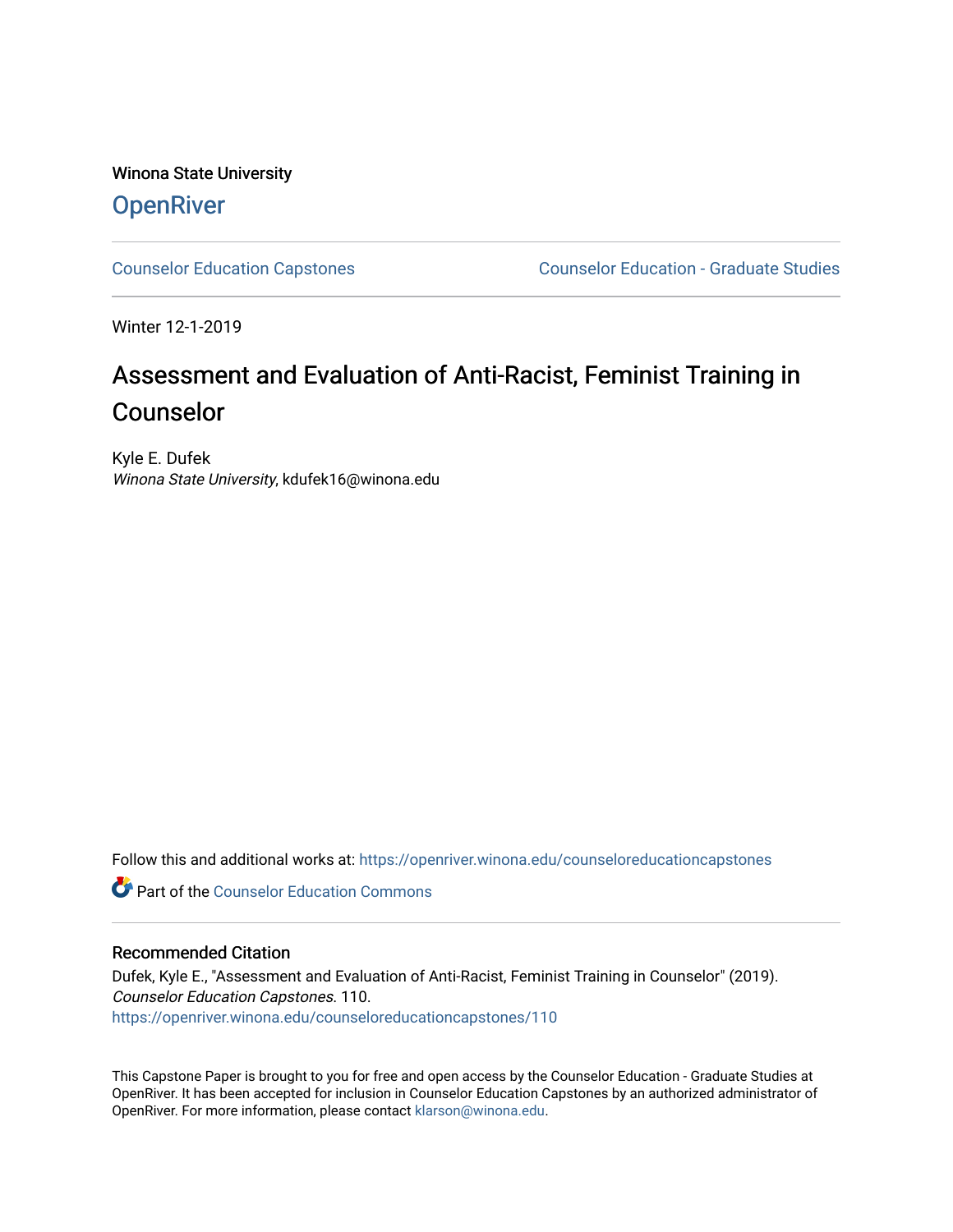$\mathsf{I}$ 

## Assessment and Evaluation of Anti-Racist, Feminist Training in Counselor

Kyle E. Dufek

A Capstone Project submitted in partial fulfillment of the

requirements for the Master of Science Degree in

Counselor Education at

Winona State University

Fall 2019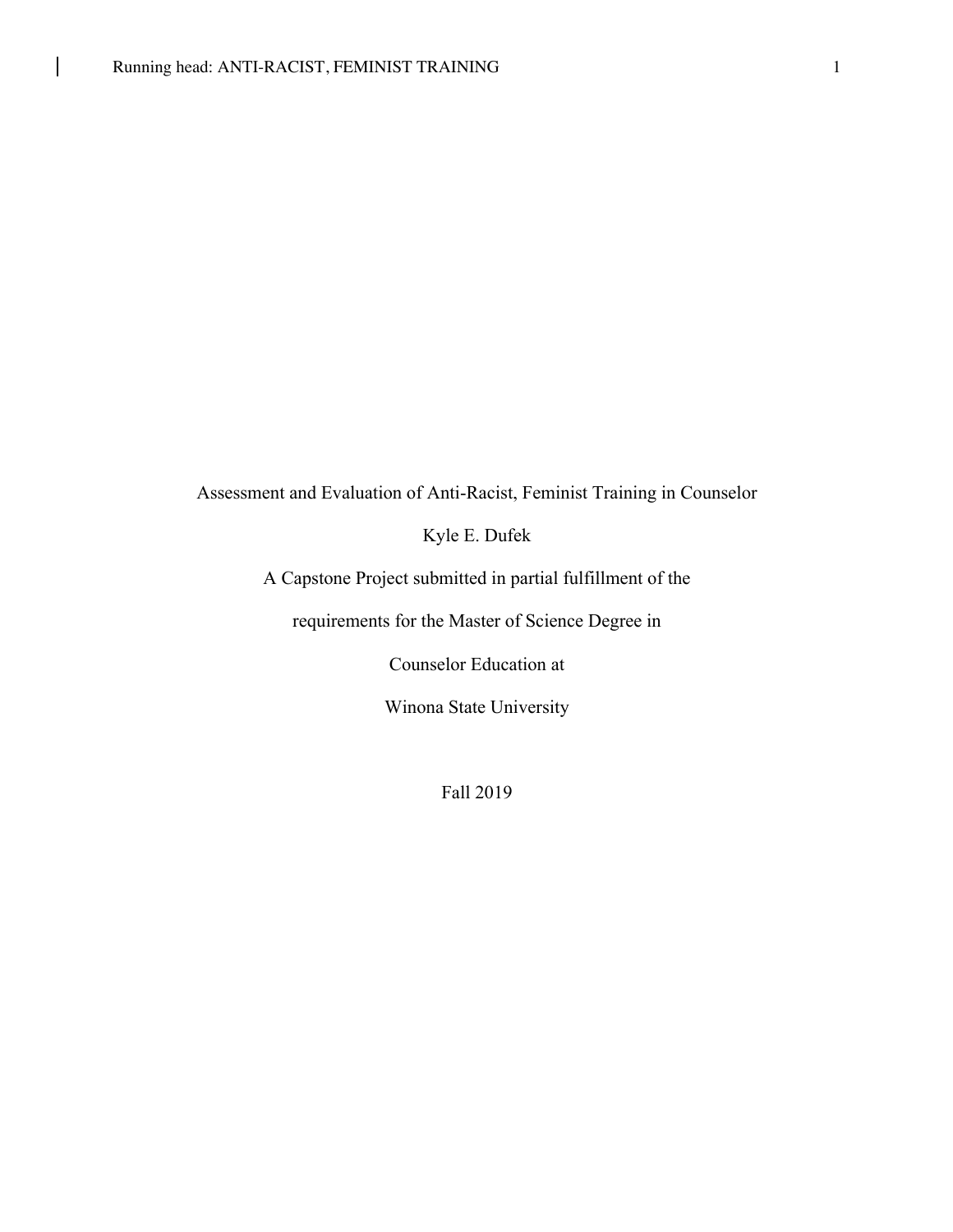Winona State University

College of Education

Counselor Education Department

CERTIFICATE OF APPROVAL

## CAPSTONE PROJECT

Assessment and Evaluation of Anti-Racist, Feminist Training in Counselor

This is to certify that the Capstone Project of

Kyle E. Dufek

Has been approved by the faculty advisor and the CE 695 – Capstone Project

Course Instructor in partial fulfillment of the requirements for the

Master of Science Degree in

Counselor Education

Capstone Project Supervisor:

Rieko Miyakuni, Ed.D.

Approval Date: <sup>12.09.2019</sup>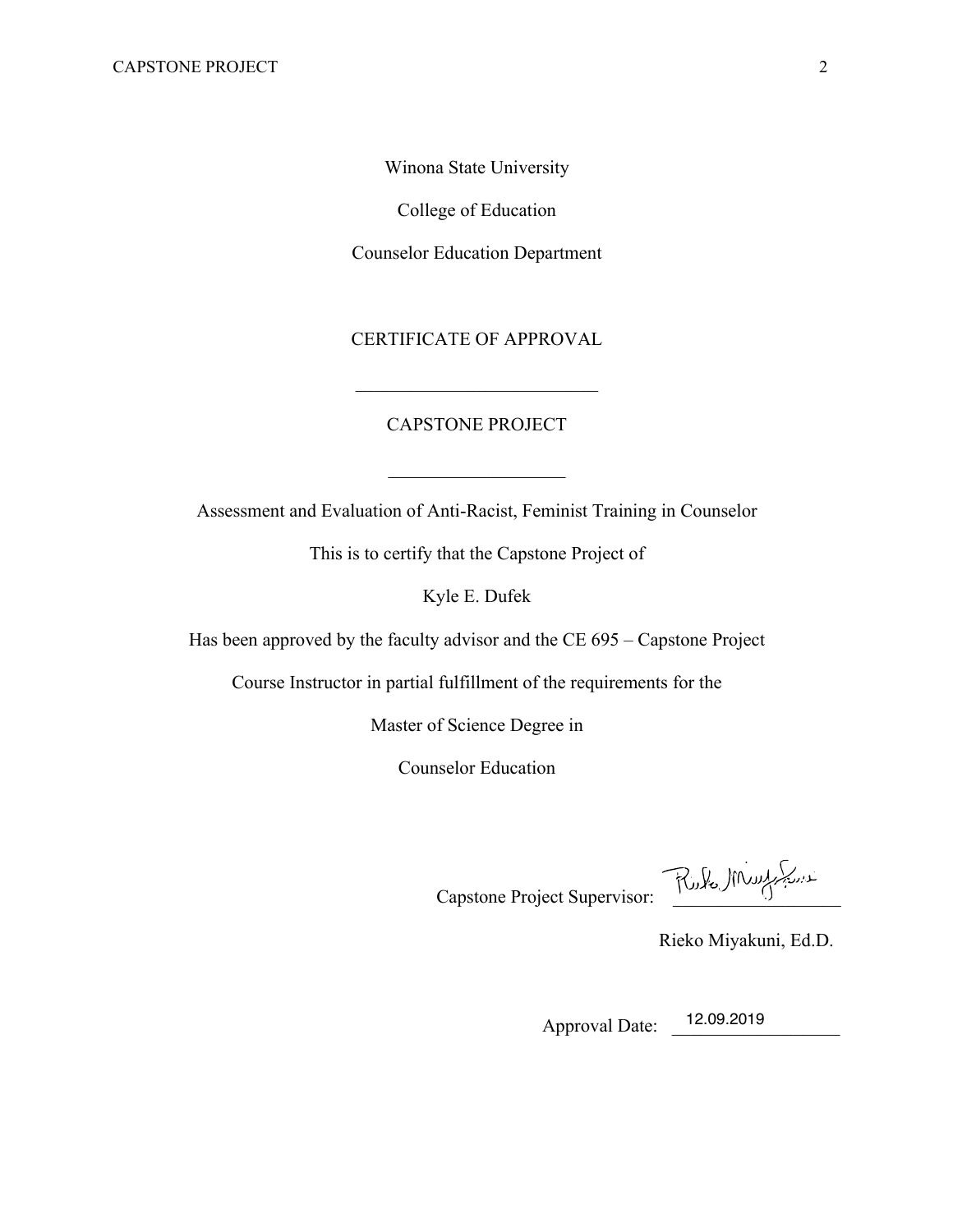#### Abstract

Counselor education programs are preparing future counselors to be culturally competent in the field. However, research indicates that these students are not fully prepared to work with the diverse population that we have today. This paper asserts that coming from an anti-racist, feminist approah will not only increase cultural competency of the individuals, but will also slowly break down systemic oppression better assisting the client in their environments. Taking on an ecological approach to counseling looks at the interaction between the person and the environment and through a social justice lens we would be able to break down the barriers that lead to struggles in mental health. Through a literature review, counselor education programs will be assessed and analyzed to understand what is being taught in these programs. Specifically, this literature review looks at the different definitions and measurements of cultural competency. Research suggests an area of opportunity in social advocacy and I suggest an anti-racist, feminist approach will create social justice advocates in the field, increase self-awareness, and increase counselors' ability to assist and understand their diverse clientele.

*Keywords:* cultural competency, anti-racism, feminism, social justice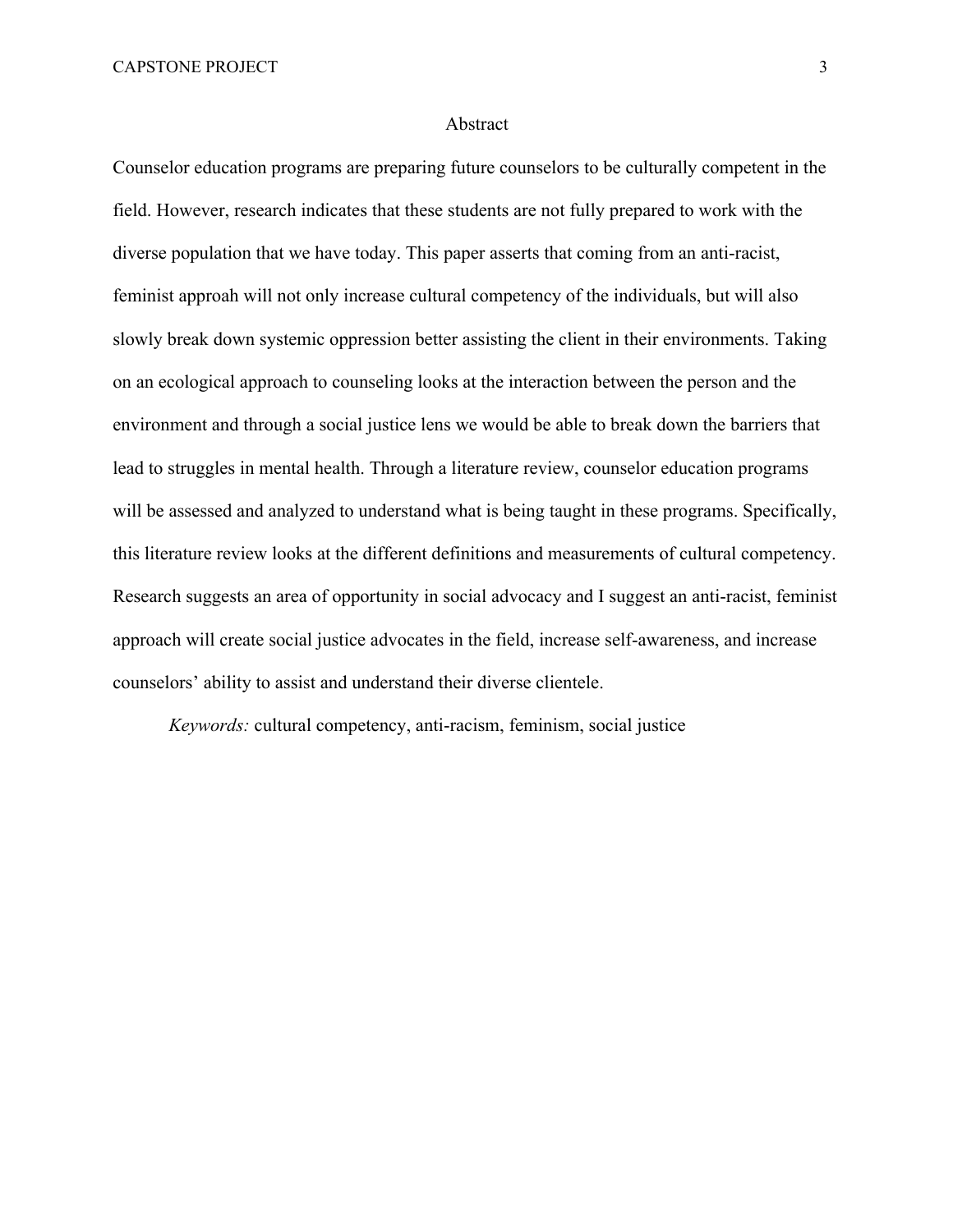## Contents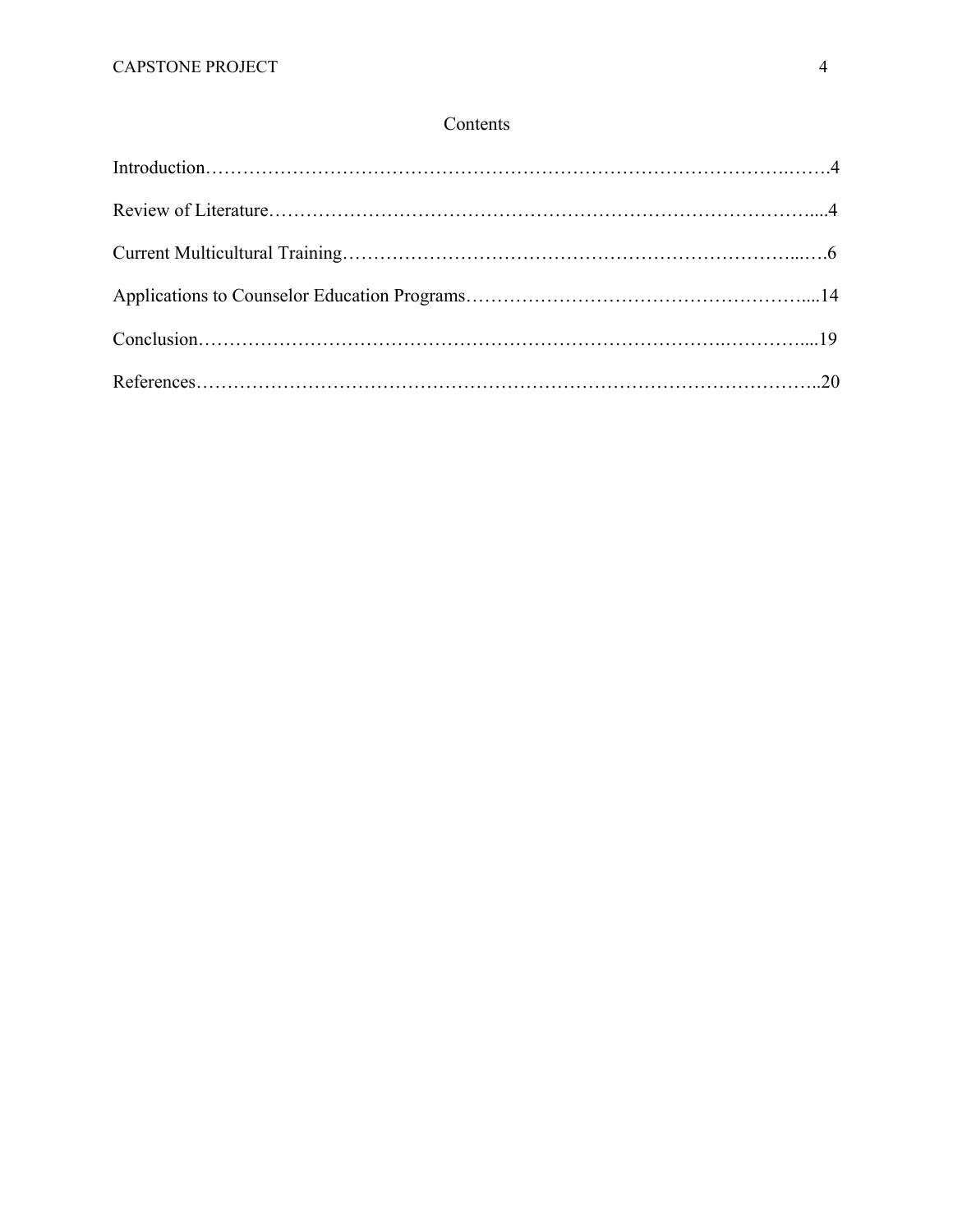Assessment and Evaluation of Anit-Racist, Feminist Training in Counselor Education Programs

Multiculturalism is one of the core competencies in Counseling and Related Programs (CACREP) criteria in which Counselor Education Programs adhere to. The section on social and cultural diversity states it must include: "social justice, advocacy and conflict resolution, cultural self-awareness, the nature of biases, prejudices, processes of intentional and unintentional oppression and discrimination, and other culturally supported behaviors that are detrimental to the growth of the human spirit, mind, or body" (CACREP, 2001, p. 13). Sue, Arredondo, and McDavis (1991) proposed a need for multicultural competencies and standards as they reported counselors simply do not have enough experience working with people of different racial and ethnic backgrounds. Diversity in the American population continues to rapidly grow and counselor must become culturally competent to meet the needs of the population (Sue et al., 1991).

#### **Review of Literature**

First, it is important to have a definition of cultural competence. A clear definition will allow for the ability to measure and assess present counselor education programs. From the literature review it appears there are areas of growth in increasing cultural competence of counselors in training (Pierterse, Evans, Risner-Butner, Collins, & Mason, 2009). This project suggests utilizing an anti-racist, feminist approach will strengthen the multicultural curriculum increasing cultural competency of counselors. Lastly, there will be specific interventions and techniques that will be discussed on how to improve cultural competency.

## **Defining Cultural Competency**

From the reviewed literature it was evident that this term is not easy to define. For the purpose of this project it was decided to utilize a combination of a couple definitions to look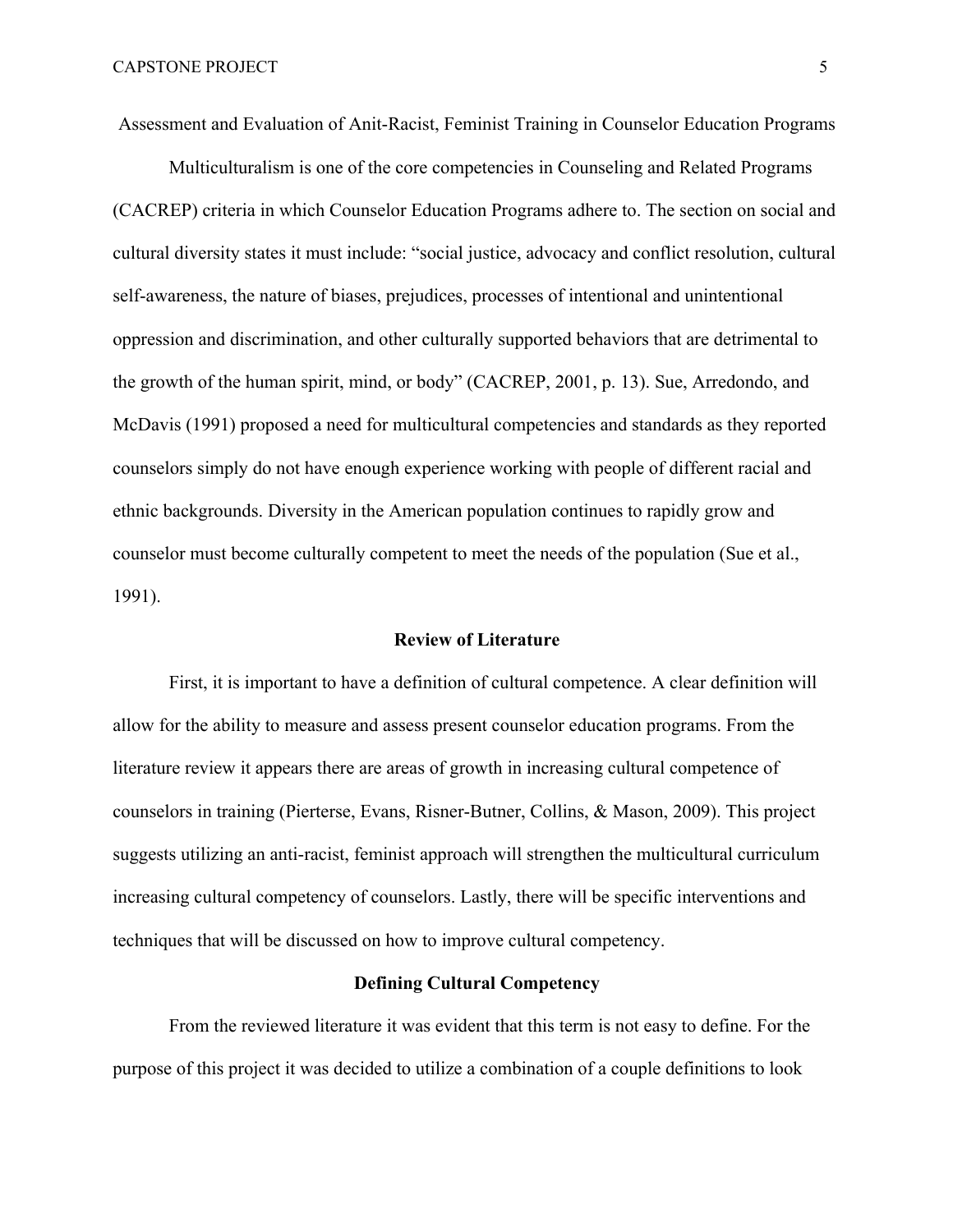through a consistent lens. Sue, Arredondo, and McDavis (1992) have been pioneers in the multicultural movement and their working definition appears suitable for the purpose of this literature review.

According to Sue et al. (1992), cultural competency is an ongoing process of personal growth and an increased understanding of the needs of others. They further added attributes of cultural competency: attitudes/beliefs, cultural knowledge, and cultural skills. Attitudes and beliefs are associated with self-examination in relation to cultural differences. Cultural knowledge is a must for cultural competency as it is the counselor's ability to understand and share another culture's worldview. Cultural skills are the application of cultural knowledge and cultural awareness to meet the individual's specific needs. Suarez-Balcazar and Rodakowski (2007) have further added to the definition of cultural competency, breaking the definition into three components, which includes knowing, doing, and becoming. Knowing is in reference to understanding one's own cultural as well as understanding other cultures simultaneously. Doing is focused on engaging oneself into multicultural experiences. Lastly, becoming is the process of understanding cultures that are different from oneself. These two definitions help us gain a better understanding of what it means to be culturally competent.

Suarez-Balcazar and Rodakowski (2007) add this is an ongoing process and break down the growth into four dimensions: critical awareness, knowledge, skills and competencies, and practice and application. Critical awareness is to become aware of your own cultural background as well as others. Knowledge is to learn and understand factors in the present societal system and its impact on clients. Skills and competencies include seeking out training and opportunities related to developing cultural skills. Lastly, integrating these dimensions together and applying the multicultural skills in your practice. The more widely used dimensions to assess cultural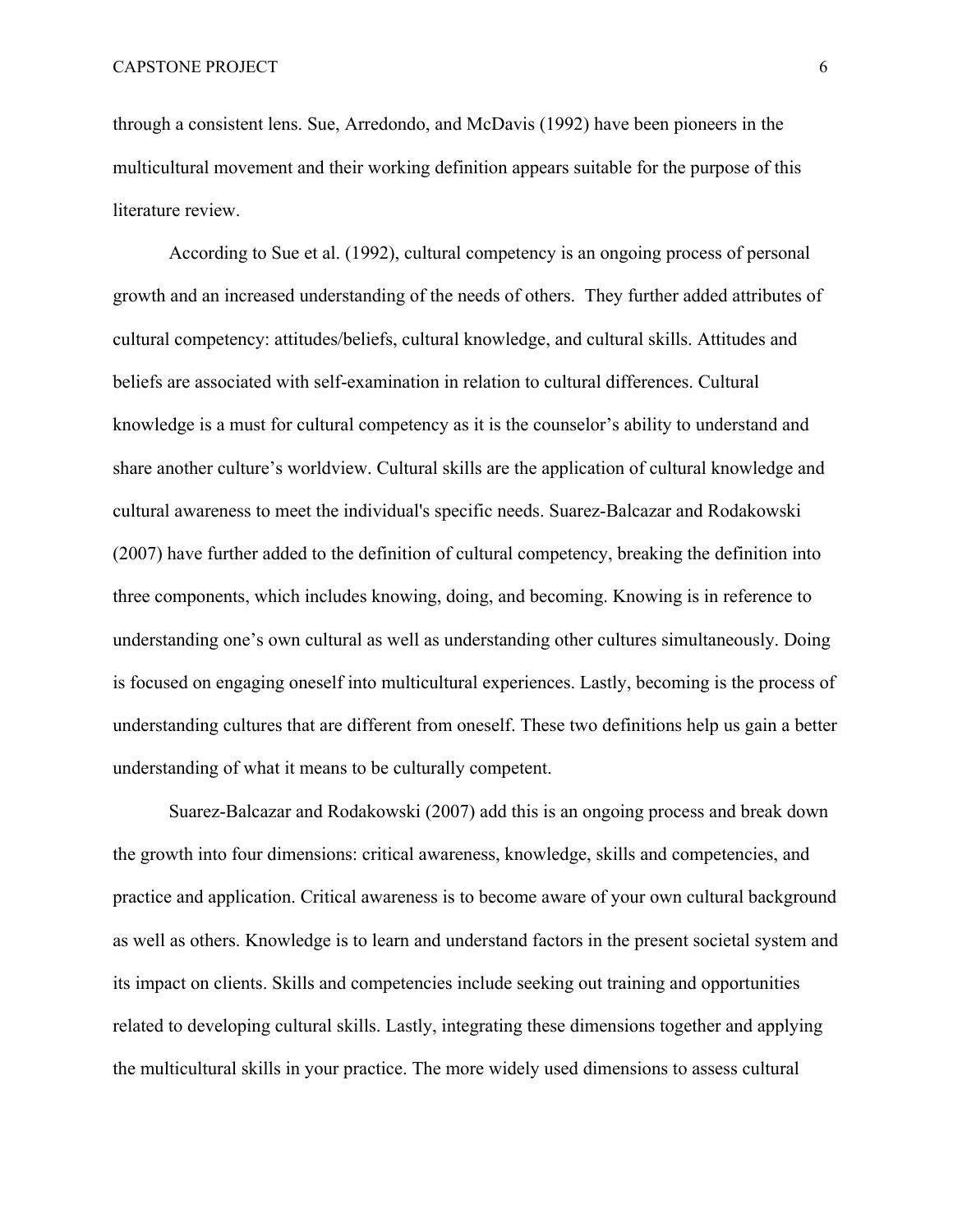competency as indicated by Pierterse et al. (2009) are attitudes and beliefs, knowledge, and skills. These align with Suarez-Balcazar and Rodakowski's four dimensions, and all of which may be appropriate to measure cultural competency.

Pierterse (2009) added we must understand and be aware of the nature of racism as there is a positive relationship between racism and adverse health effects. This framework is needed not only to be considered, but also must be addressed in counselor education programs to improve the quality of education as well as creating change for years to come. Merely teaching the concept of multiculturalism is not enough and we must continue to engage in self-analysis of our own systems and how they may perpetuate racism.

## **Current Multicultural Training**

Multicultural training is now an essential component of most counselor education programs and is even a content area on the Counselor Preparation Comprehensive Examination (CPCE). According to an analysis of Multicultural competence training by Pieterse et al. (2009) there has been a big strive for increasing cultural knowledge, awareness, and skills. However, there seems to be areas of improvement in increasing social justice content. There has been an increase in approaches that include self-awareness exercises, multicultural skill development, and cultural immersion experiences. Pieterse et al. (2009) found that 48% of counselor education programs utilized Sue's *Counseling the Culturally Different* (1999), however only 4% of the programs had content on historical racism, systemic racism, male privilege, and gender identity development. This study found there were relatively infrequent attention in the syllabus to skills training and counseling intervention.

Cartwright et al. (2017) conducted a qualitative study targeting diversity concerns of counselor education faculty of underrepresented populations. The study found that counselors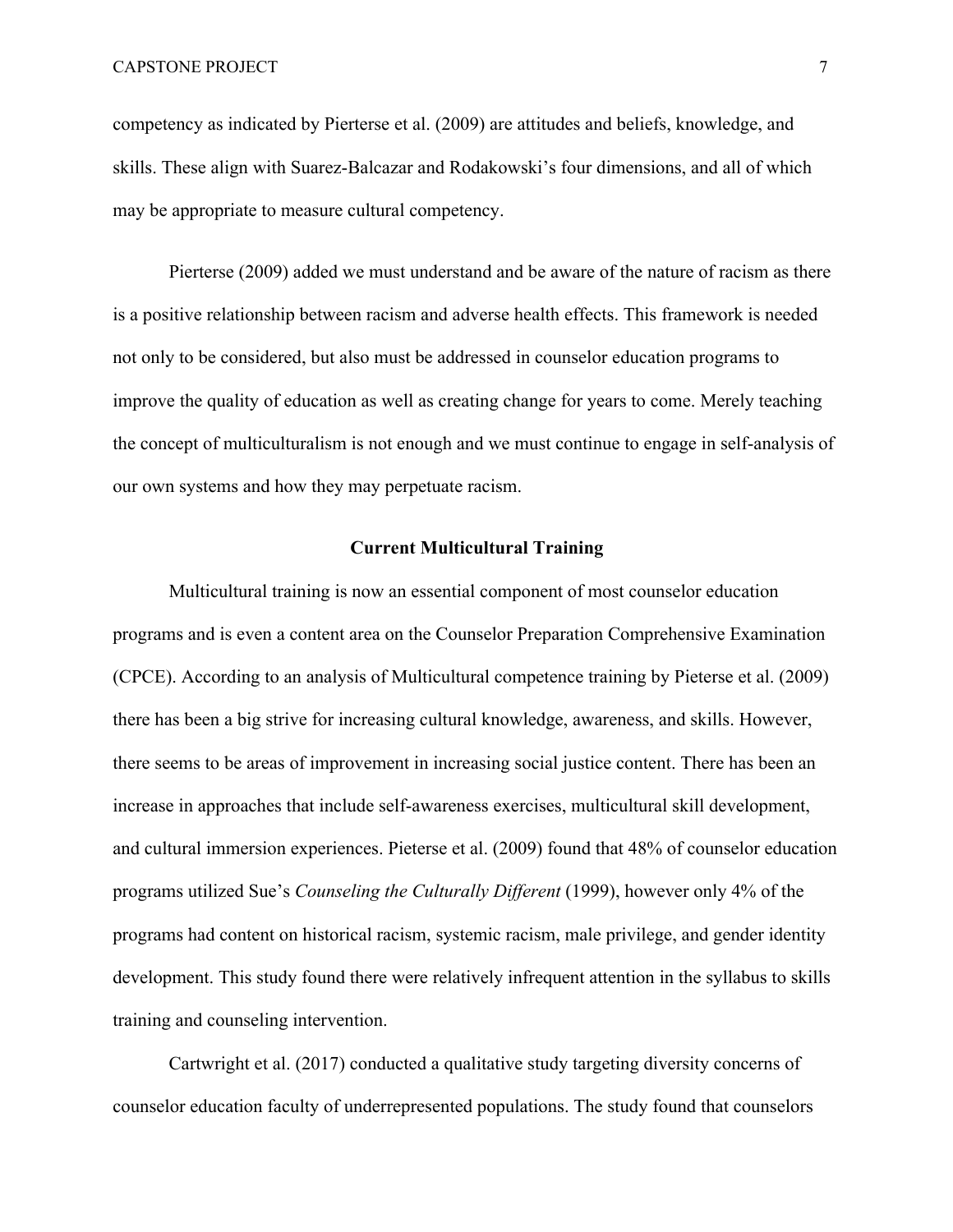who interviewed for positions were disappointed in the programs ability to consistently reflect multicultural principles. There appeared to be a lack of agency in creating social change at these universities. Additionally, some of the candidates felt they were required to be the diversity experts resulting in feelings of disappointment.

Collins et al. (2014) discovered two types of gaps in counselor education programs: competencies gaps and education process gaps. This study researched thirty-two participants from two counselor education programs in Canada. The gaps identified by these students were the application of multicultural competency and skills as well as a lack of acquiring information on other cultures. Sue et al. (1992) stated that it is important for counselors to have cultural competence in terms of knowledge, skills, and attitudes.

Pieterse et al. (2009) found that 60% of instructors included social justice in the course content, however very few explicitly taught their students on how to apply this in the field. Singh et al. (2010) conducted a qualitative study examining doctoral counseling students' perceptions of social justice training. About three quarters of the participants were looking for external opportunities to get involved in social justice through research and practica; however, it was found that only 85% of the students did not take a social justice class. Of these students, it was reported that all of them have taken a multicultural course as a part of their curriculum. Furthermore, 31% of the participants reported they were rarely trained in their coursework in the development of community, policy, programming and interventions in systems and organizations.

One of the more significant studies found in this literature review was from Dinsmore and England (1996). They surveyed 69 of the CACREP accredited programs finding that the student population consisted of 17% non-white students and faculty consisted of 15% non-white.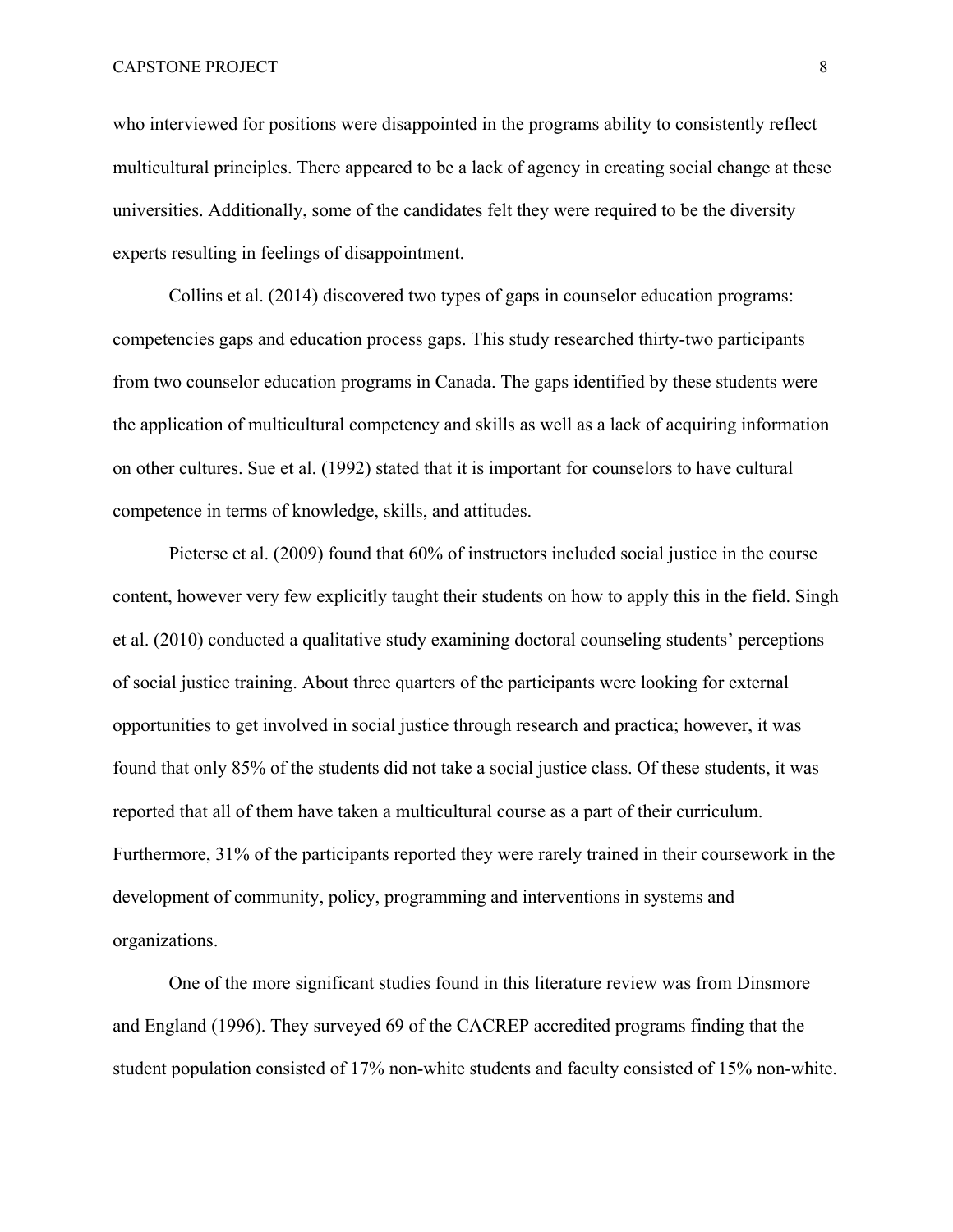This displays a significant lack of representation in programs from a faculty as well as a student lens. Ninety-one percent of the programs required a multicultural counseling course and 17% offered more than one course.

Piertese et al. (2009) found that 96% of the course syllabi include some aspect of knowledge, awareness, and skills. It appears that counselor education programs are aware of the dimensions mentioned above, however as we have investigated what has been taught it is apparent there is much room for improvement in applying these into practice. Furthermore, it stated that only 48% of the syllabi included a focus on social justice concepts. Social justice, anti-racism, and feminism requires action-oriented steps to create change and is needed to be addressed in counselor education programs to meet the mission of these programs.

Luu and Inman (2015) surveyed 235 female trainees discovering that almost 40% of the participants have not had any training in social justice advocacy. Additionally, this study measured each trainee's stage of feminism using Downing and Roush's feminist identity model which includes five stages: passive acceptance, revelation, embeddedness, emanation, synthesis, and active commitment. Whereas students who were in active commitment stage where positively correlated with collaborative action skills, social/political skills, client empowerment skills, and client/community action skills. They found that students who were in the revelation and the passive acceptance stage were negatively correlated with engaging in client empowerment activities and promoting social advocacy. Thus, to empower students they must move through the stages to become social justice advocates.

## **Measurement of Cultural Competency in Counselor Education Programs**

There are difficulties when understanding what it is to be culturally competent, thus it is important to measure this out (Suarez-Balcazar et al., 2009). According to Purnell (2016), many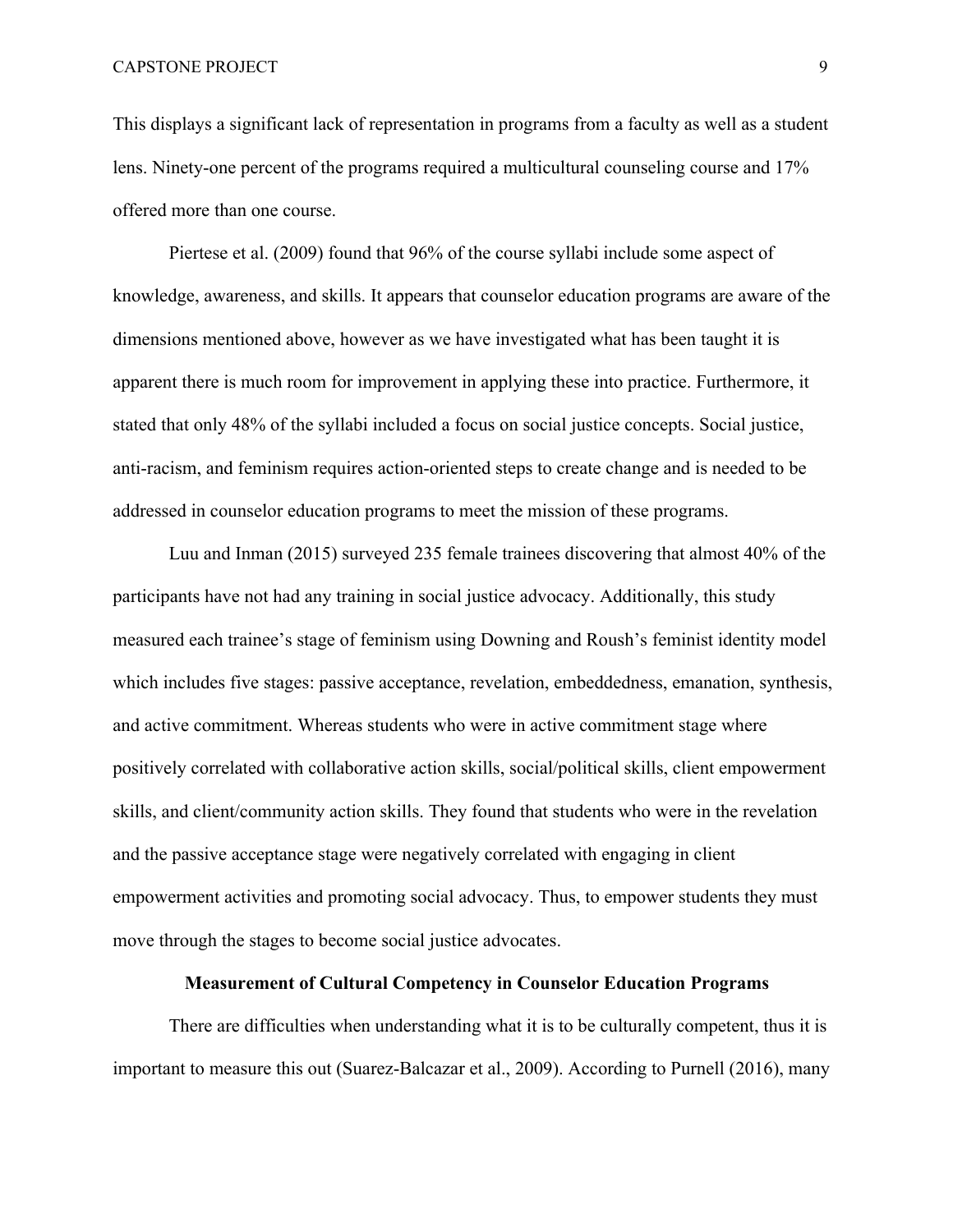studies of cultural competence utilize self-administered tools that are not completely valid. It is necessary to not only increase cultural knowledge and attitudes, but also the application of cultural competence in the field. Purnell (2016) reported that it is important to use psychometrically validated assessments. In addition to these assessments, which often measure attitude and knowledge, it is important to observe the skills in practice. Thus, utilizing a multimodal method of assessment is best practice.

### **Skills Training**

Purnell (2016) stated that observing counselors working with clients of a different cultural background would increase cultural competency. It is important to see what the counselors in training are doing in the programs to increase these skills. These skills are not limited to within the counseling session, but also includes social advocacy.

Collins et al. (2015) performed a study on 32 participants in counselor education programs to assess their preparedness in multicultural counseling. They identified gaps in competencies and education process. Students reported that social justice experiences were lacking and wished to have these experiences. Teaching counselors in training on how to impact their community through class assignments can fall under this category of skills training.

## **Cultural Immersion**

From much of the research literature on measuring cultural competency, cultural immersion appeared numerous times. Cultural immersion can be used as a valuable training tool as it allows counselors to have direct contact with persons of a different cultural background (Barden & Cashwell, 2013). According to Allport (1954) this approach is seen as one of the most effective psychological principles in reducing interracial prejudice. This project asserts cultural immersion falls within two dimensions: skills and knowledge.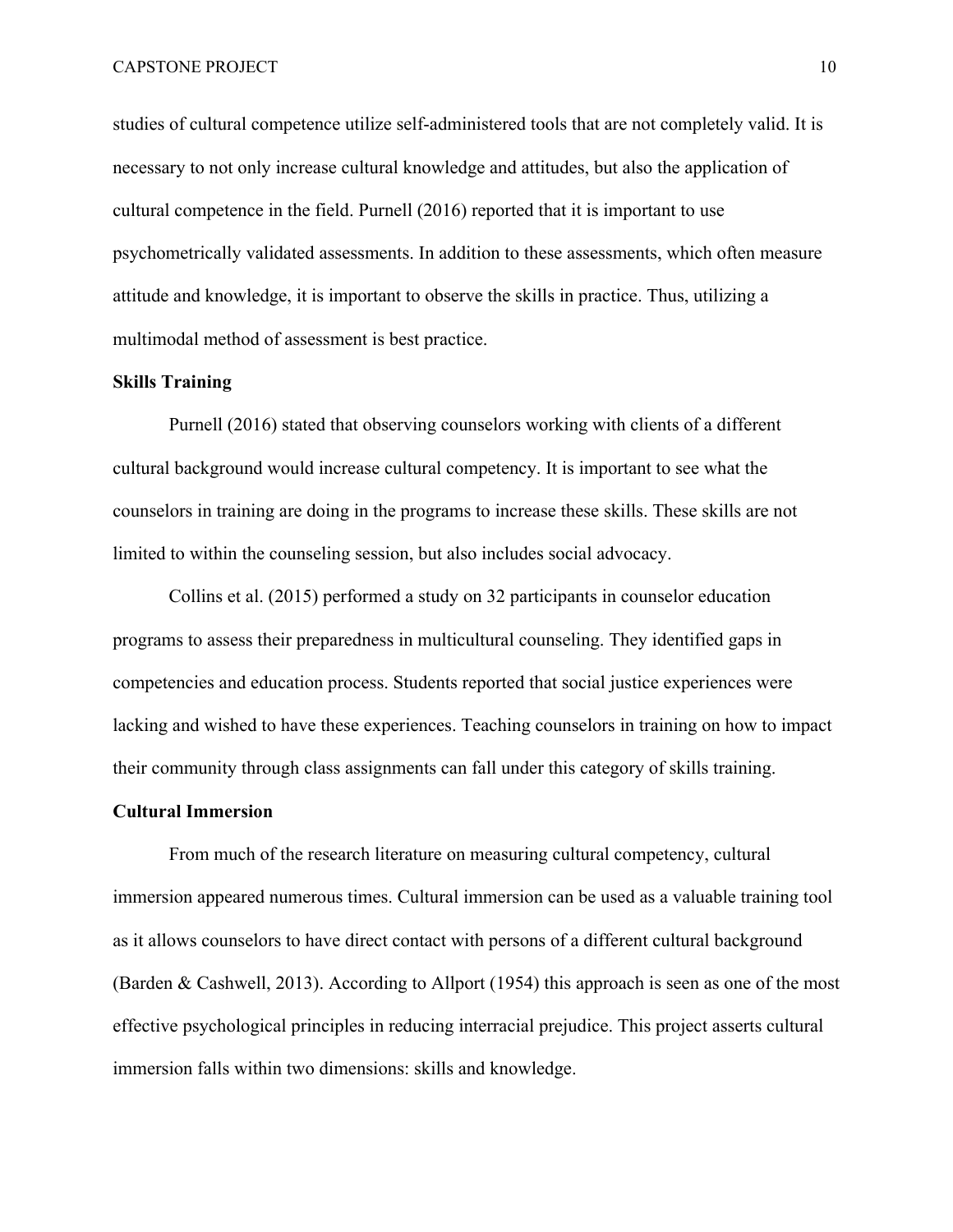## **Self-Awareness Exercises**

Goodman et al. (2004) reported it is important for mental health providers to continuously self-examine in order to be competent multicultural counselors. It is typical for counselors to have biases of certain populations and must be acknowledged and challenged, thus it is important for counseling programs to assist counselors in training to increase this selfawareness. Self-awareness exercises has the potential to increase awareness of an individual's attitudes. With the right guidance this could lead to an understanding of their own cultural being and its implications in today's society as well as understanding others cultural backgrounds.

## **Diversity in The Program**

Some researchers assessed students' cultural competence in counseling through different angles. For example, Pierterse et al. (2009) measured an organization's diversity efforts in the workforce. There is a need to increase diversity in counselor educators as well as incoming counselors as Cartwright et al. (2016) mentioned as of 2013, 78% of faculty identified as White. This can be problematic because such gaps could create monocultural counseling programs. Sue et. al (1992) further argued that literature in counseling training has been monocultural in nature. It is imperative to increase diversity as it would potentially increase the counselor education program's ability to have more than one worldview.

## **Content of Materials**

As mentioned above one of the dimensions for understanding cultural competency is knowledge. Piertese et al. (2009) conducted a study assessing 54 multicultural course syllabi in counselor education programs. Although this study cannot be generalized to the entirety of counselor education programs, it can give us a better understanding of what exactly is being taught. Although CACREP standards require multiculturalism and social justice in counselor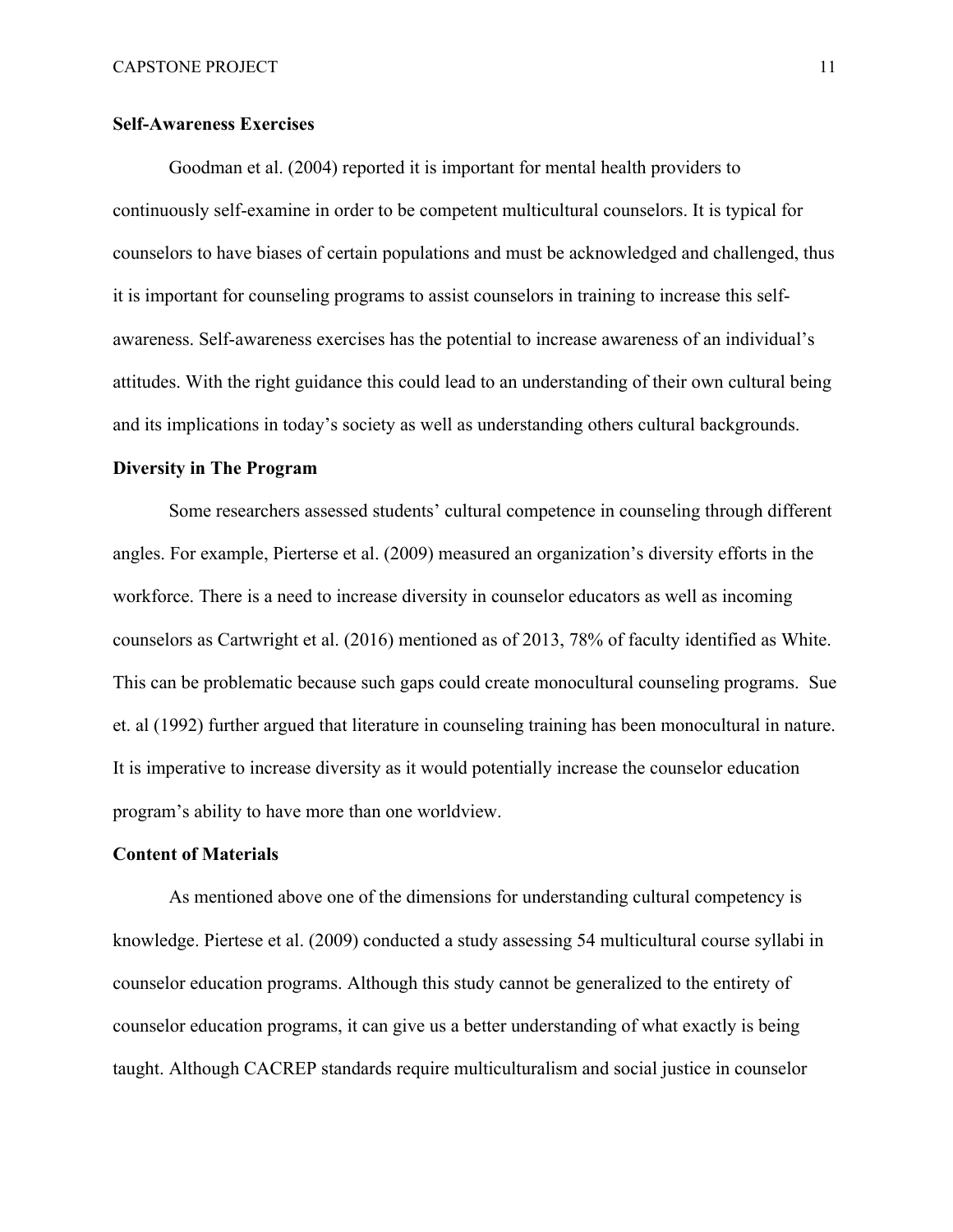education programs, the training is left to each individual program. This raises questions of what should be taught? Sue et al. (1992) stated it is important for counselors to possess knowledge of oppression, racism, discrimination, and stereotyping affects. This gives counselors a better understanding of what potentially their clientele is going through and would increase their ability to empathize. Presently, content of multiculturalism courses appears to be lacking in social justice topics, even though it is promoted in the objective of these course descriptions. Acknowledging areas of overlap between social justice and multiculturalism may be useful in promoting social advocacy.

#### **Navigation of Cultural Conversations**

The last measurement mentioned is the counselor educators' ability to facilitate dialogue of multiculturalism. King and Borders (2018) determined it should be a priority in the counseling to broach race and racism in order to give a space where clients feel comfortable in discussing such topics. Yee, Stevens, and Schullz (2016) bring up a method of engaging students in what's called "courageous conversations". These conversations entail dialogue around oppression and privilege and reaching the goal of a common understanding regarding different experiences around these concepts. Smith et al. (2017) acknowledge the obstacles counselor educators may face as these conversations can increase discomfort for both the group leaders and the students, however these uncomfortable conversations are a must if we want to increase awareness and understanding of issues that plague minorities.

Pierterse (2009) emphasized that counselors must understand and be aware of the nature of racism as there is a positive relationship between racism and adverse health effects. This framework is needed not only to be considered, but also must be addressed in counselor education programs to improve the quality of education as well as creating change for years to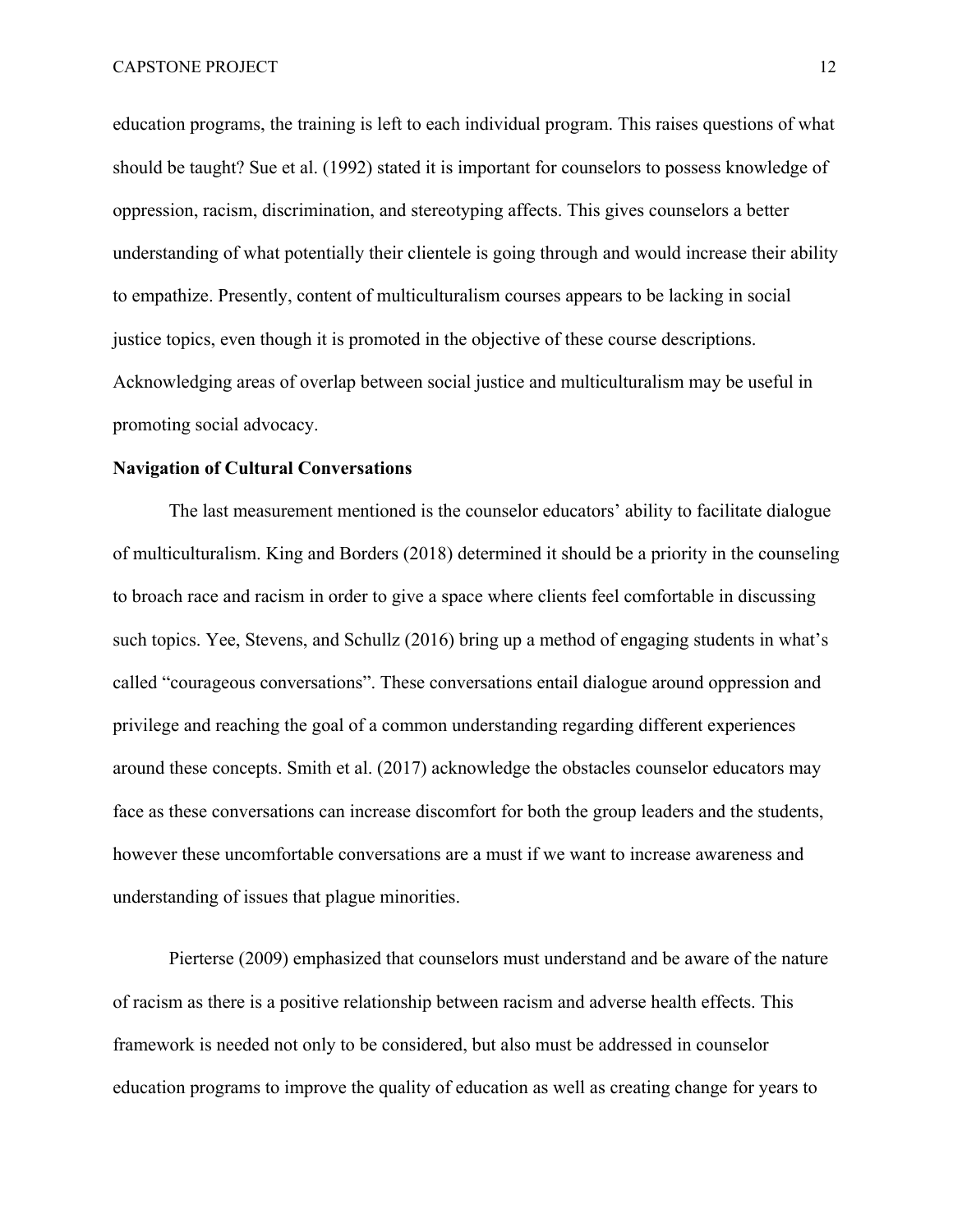come. Merely teaching the concept of multiculturalism is not enough and we must continue to engage in self-analysis of our own systems and how they may perpetuate racism.

## **Theoretical Perspectives**

Next, this paper will introduce three theoretical perspectives: anti-racist, feminist, and social justice theory. These were chosen as they appeared suitable to enhance cultural competency training as they focus on not only learning about the history of oppression, but also dismantling systemic and community based oppression. Anti-racist and feminist where first chosen, however after further research it was found that social justice theory deemed appropriate to discuss as the former two included much of social justice theory principles.

## **Anti-racist Theory**

Anti-racist theory challenges societal and institutional norms addressing and changing the effects of racism in these domains (Whitten & Sethna, 2014). Essentially, anti-racism is taking action to opposing racism and increasing race tolerance. The first step in promoting an anti-racist approach is to understand why racism is bad. Bonnett (2000) gave seven reasons: racism is socially disruptive, racism is foreign, racism sustains the ruling class, racism hinders the progress of 'our community', racism is an intellectual error, racism distorts and erases people's identities, and racism is anti-egalitarian and socially unjust. Then, we are able to take action steps on learning what racism is and how to combat it. Pieterse (2009) discussed there has been a past pressure for students of color to teach the class on topics of race. This is problematic as it lacks opportunities to interrogate whiteness, asserts that only students of color experience race, and denies students of color to struggle with their own understandings of race. Thus, an anti-racist approach would better facilitate these courses allowing for all students to experience race.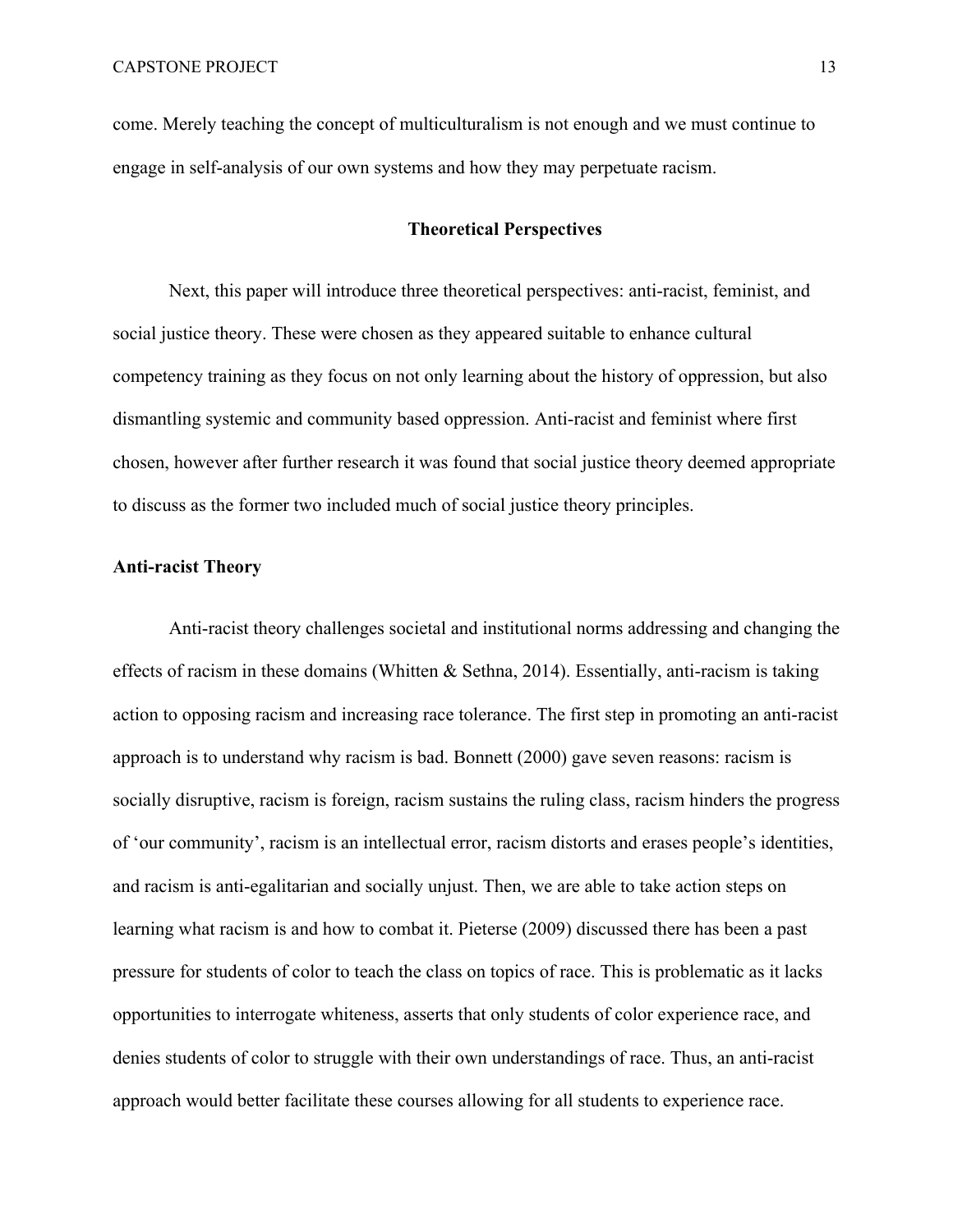## **Feminist Theory**

Feminist theory intertwines with both concepts above in promoting diversity and challenging present systems. Feminist theory like anti-racist theory trains students to become self-advocates as well as social advocates (Smith-Adcock et al., 2004). Feminist teaching fosters cooperative learning between student and teacher emphasizing experiential learning (Smith-Adcock et al., 2004). Additionally, it encourages for self-reflection learning values of self as well as learning the values of others, which coincides with the awareness dimension. Ropers-Huilman (2002) asserted that feminism is not limited to recognizing gender; it also looks at how gender, race, social class, disability, and sexual orientation and the intersectionality of the individual's cultural identity. Smith-Adcock et al. (2004) suggested that feminist educators empower their students to advocate for their clients as well as empowering their clients to be agents of change themselves.

#### **Social Justice**

Both antiracism and feminism believe in the dismantling of systemic and interpersonal oppression. Social justice efforts are on the forefront in creating this change. Pierterse et al. (2009) distinguish social justice as a focus on inequalities and oppression that goes beyond just accepting multicultural acceptance. Luu and Inman (2018) further add social advocacy as a response to societal injustices. Social justice looks at all forms of oppression including sexual orientation, race, gender, ability, and any other oppression faced by a marginalized group. A social justice approach to counseling includes social advocacy and needs for counselors to not only accept people of marginalized populations, but also advocate for them. However as observed by Zalaquett et al. (2008) counselor educators face problems that include: a fear of receiving support from colleagues when discussing multiculturalism's importance, negative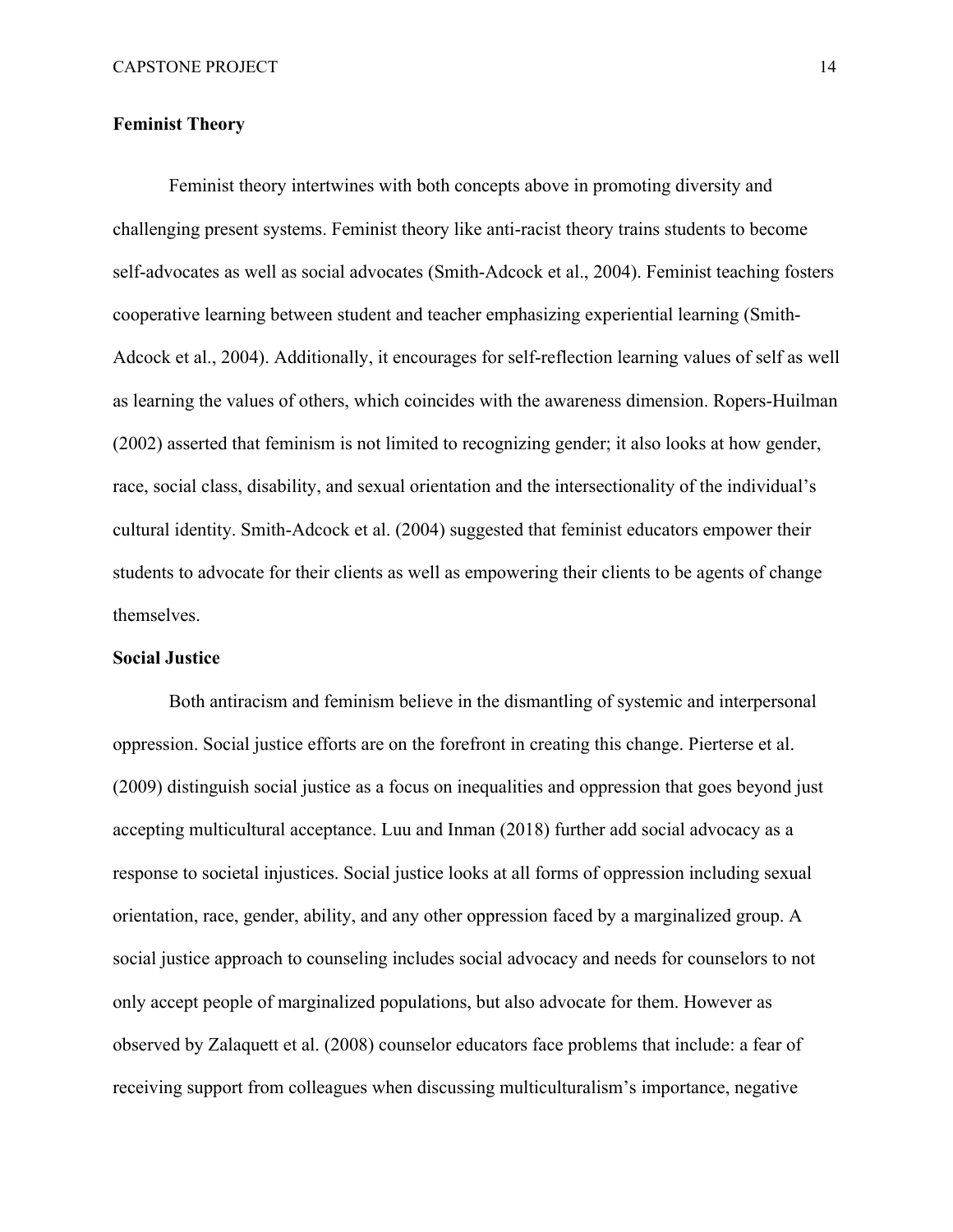repercussions for advocating, and multicultural education being seen as controversial. These debilitate counselor education programs from investing more time into social advocacy. Working through this discomfort should be expected by all counselor educators, however there is a need to create an environment where people feel capable to discuss such uncomfortable conversations.

## **Applying an Anti-Racist, Feminist Approach**

Using this anti-racist, feminist framework will empower students. First, students must acquire knowledge about self and about others. Next, students need to be aware of their attitudes and beliefs of others and the world. Once a student has a firm understanding of self then that student is able to be an advocate for others. It is salient for the student to know social inequalities and have the motivation to create change. If this is not present the student may reject social equality, in turn be a detriment to their prospective clients and the field.

## **Knowledge**

Which areas do we need to focus on in acquiring more knowledge? From the research it appeared that knowledge of historical oppression as well as knowledge of self were most important as these topics came up multiple times. History was categorized into the knowledge dimension as it aligns with Sue et. al. (1992) definition of knowledge which is to understand another culture's worldview, thus it is pertinent to know the history and socialization of other cultures. To understand another culture's worldview, first one must understand their own culture, and one way to do this is by taking self assessments. Both history and assessments play a role in gaining cultural knowledge.

## **History**

One of the main concepts in anti-racist feminist framework is learning about oppression through teachings of the history of racism, sexism, and oppression in general would benefit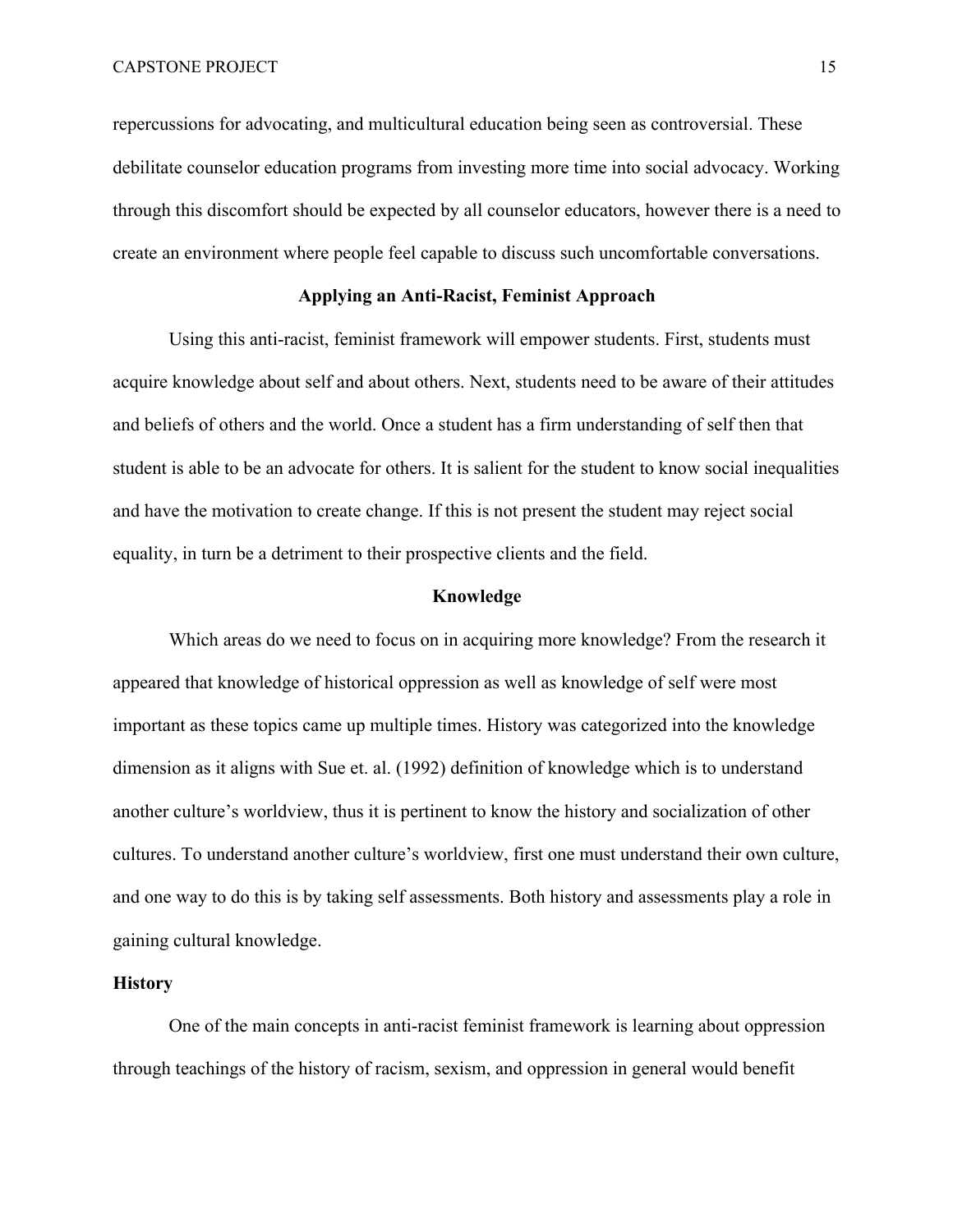counselors in training to gain more knowledge and increase motivational efforts to take these action steps (Pierterse, 2009). Chan, Cor, and Band (2015) state the importance of intersectionality as a framework, addressing the interplay of multiple cultural identities. In order to acquire this knowledge it is necessary to look at historical influences.

## **Assessments**

Cultural knowledge can be assessed in a variety of ways. Manson (2017) discusses how a hospital in New Zealand implements an annual competency assessment to continuously be aware and improve cultural competency. Goodman et al. (2004) encourage ongoing self-evaluation thus self assessments are able to bring some introspection on where are values and beliefs lie from year to year. This project advocates for annual competency and values assessments, however as indicated above these should be psychometrically sound assessments. Assessments that were found through SAMHSA that could provide guidance in examining cultural competency include: Multicultural Counseling Self Efficacy Scale-Racial Diversity Form, Ethnic-Sensitive Inventory, and Culturagram (SAMHSA, 2014).

## **Attitudes and Beliefs**

In accordance to CACREP standard it is important for counselors to be self-aware. Attitudes and beliefs influence individual's interactions with others, thus it is important to be aware to best understand these innate responses (King & Borders, 2019). Having this selfawareness can increase the counselor's effectiveness to meet a culturally diverse client's needs. Through the literature review there appeared to be two ways to foster this self-awareness: embracing resistance and counselor educators.

## **Embracing Resistance**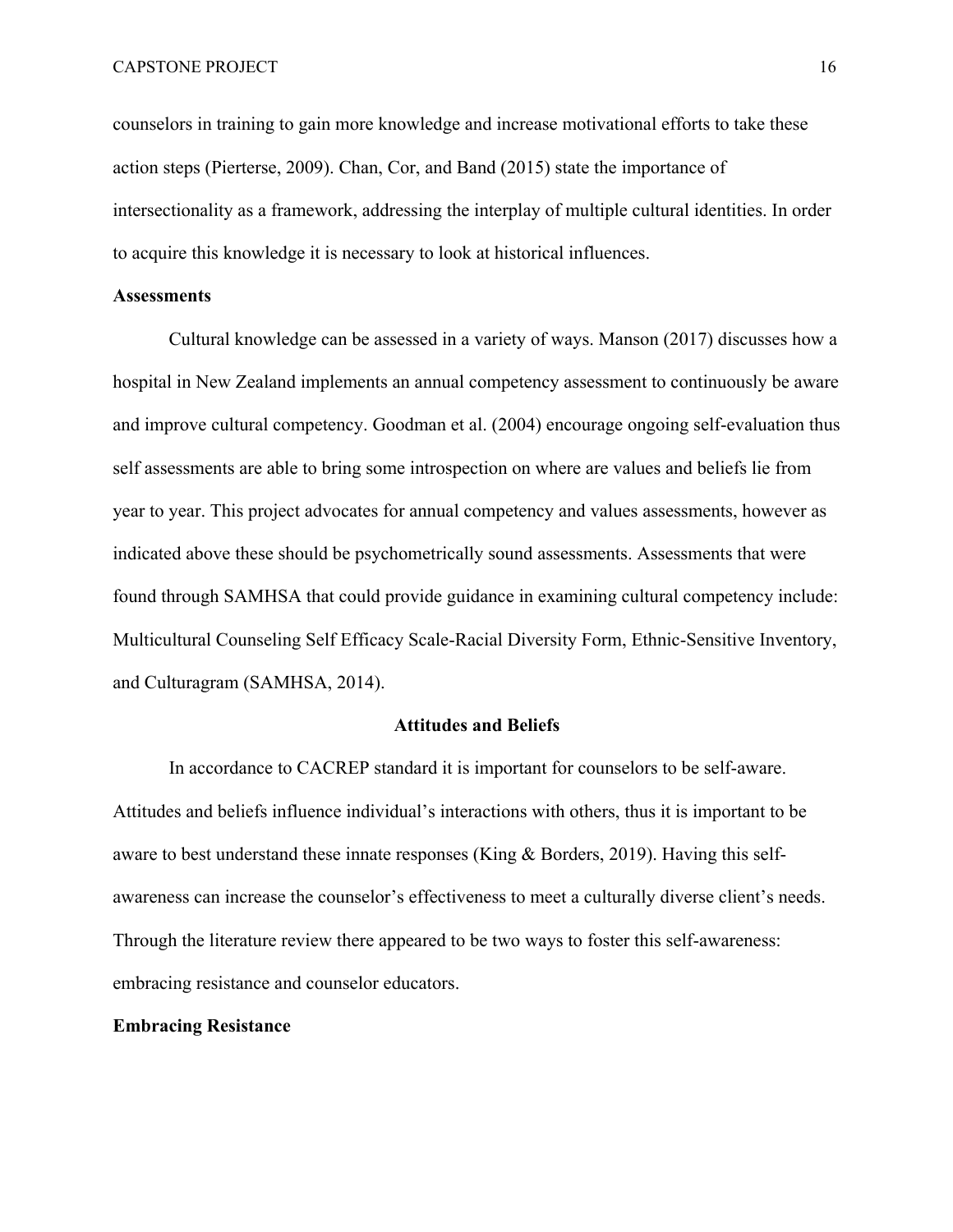Antiracist and feminist theory are proponents in creating an environment students feel empowered to speak their minds. With this it is expected for students to have conflicting beliefs and values. Yee, Stevens, and Schulz (2016) encourage educators to create a space for what they call "courageous conversations" and "utilizing the here and now". These techniques will help facilitate the uncomfortable conversations around social justice topics. Even self-disclosure can be used by counselor educators to navigate some of these conversations. Modeling for the students can create a more connected space allowing for students to feel more comfortable talking about emotionally charged topics. Shim (2018) stated that emotions are impossible to leave outside the classroom. She used the term "working through an emotional experience" is a necessary component in gaining a new meaning. Thus, I assert having emotionally charged conversations must be embraced to make new meaning altering beliefs and attitudes surrounding social justice issues.

## **Counselor Educators**

Croteau (1999) stated counselors can often look from an individualistic worldview and must take on a perspective that isn't through an individualistic lens to achieve a greater sense of multicultural awareness. In order to do so it starts with the teacher in the program to understand their own biases to model behavior and teach ethically. One of the steps' counselor educators must engage in ongoing self-evaluation of the teachers (Goodman et al., 2004). Ongoing selfevaluation builds insight on one's values and how they interplay with others' values. Bussema and Nemec (2006) add increasing awareness of ignorance of the trainers will need to be at the forefront of training in culturally competent students.

**Skills**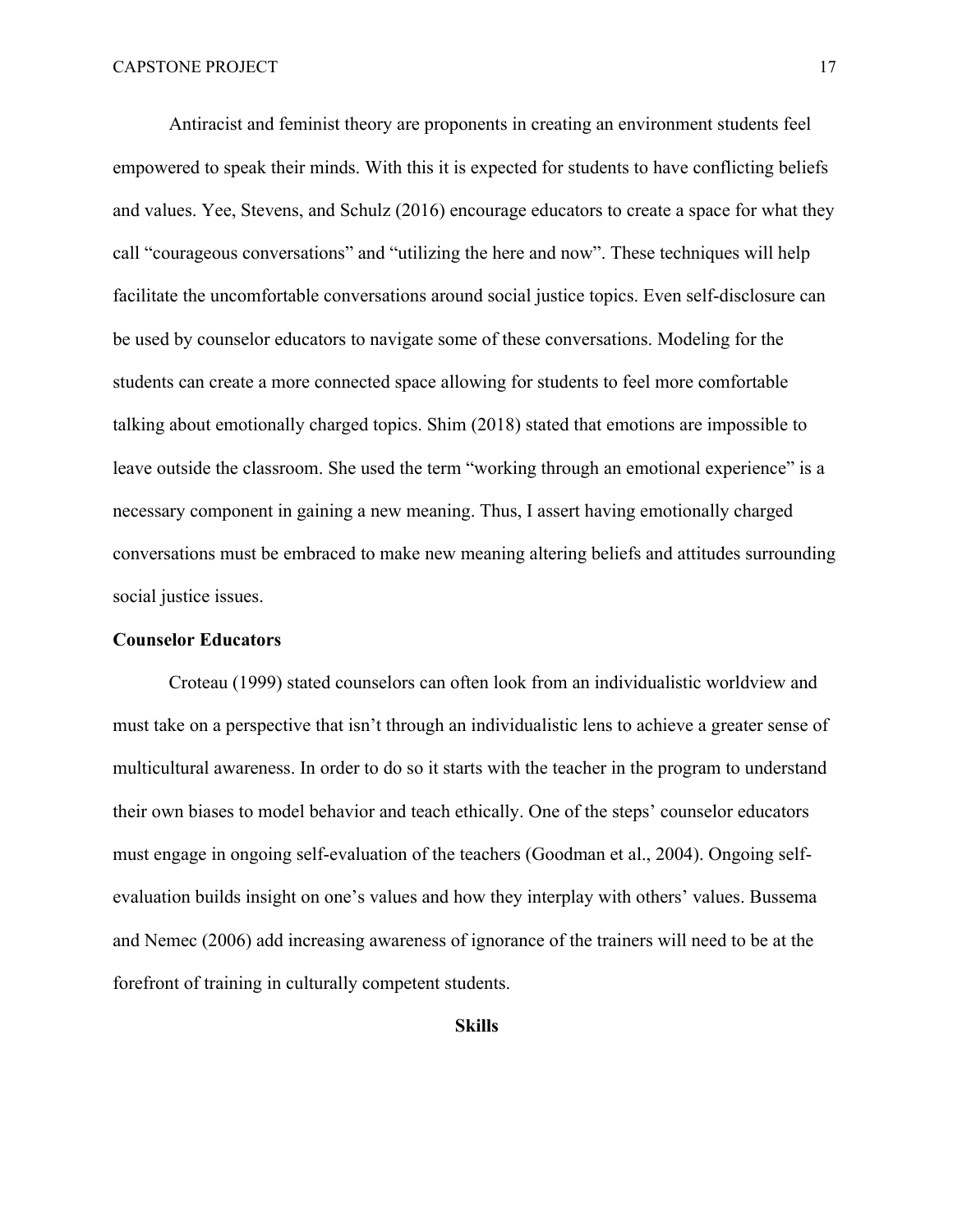First, it is necessary to have cultural knowledge and an understanding of own attitudes and beliefs prior to applying culturally appropriate interventions. If missing one or the other then it may lead to a misuse of knowledge resulting in stereotyped interventions. Skills are gained through observations and hands on training. The literature mentioned specific ways to increase cultural skills which will be mentioned below. As mentioned above, it was seen that CACREP requires social advocacy to be in multicultural training, however there appears to be a gap in this being executed. Social advocacy will be further discussed as this is a practical skill that will not only help the client in session, but also help target systemic issues that may lead to mental health issues.

## **Trainings**

Pierterse (2009) provided pedagogical strategies to increase cultural competency. I believe these two: racial-cultural interviews and individual presentations increase students skills. Racial-cultural interview serves as an experiential experience where students engage in a 3-hour session where the focus is around their own socialization experiences. This may fall under any of the dimensions however I believe this is skills oriented as students are able to interview each other on their experiences creating a more multiculturally skilled counselor. As for individual presentations, this is a skill acquired as the student learns how to advocate for change in front of a group of people. This can be translated outside of the classroom empowering students to be creators of change in their respective communities.

Another way to develop skills through trainings is observing therapists in the field counseling individuals of another cultural background (Suarez-Balcazar & Rodakowski, 2007). This process benefits incoming counselors as they are able to observe and take notes on the process of counseling a person of a different cultural background. Application includes: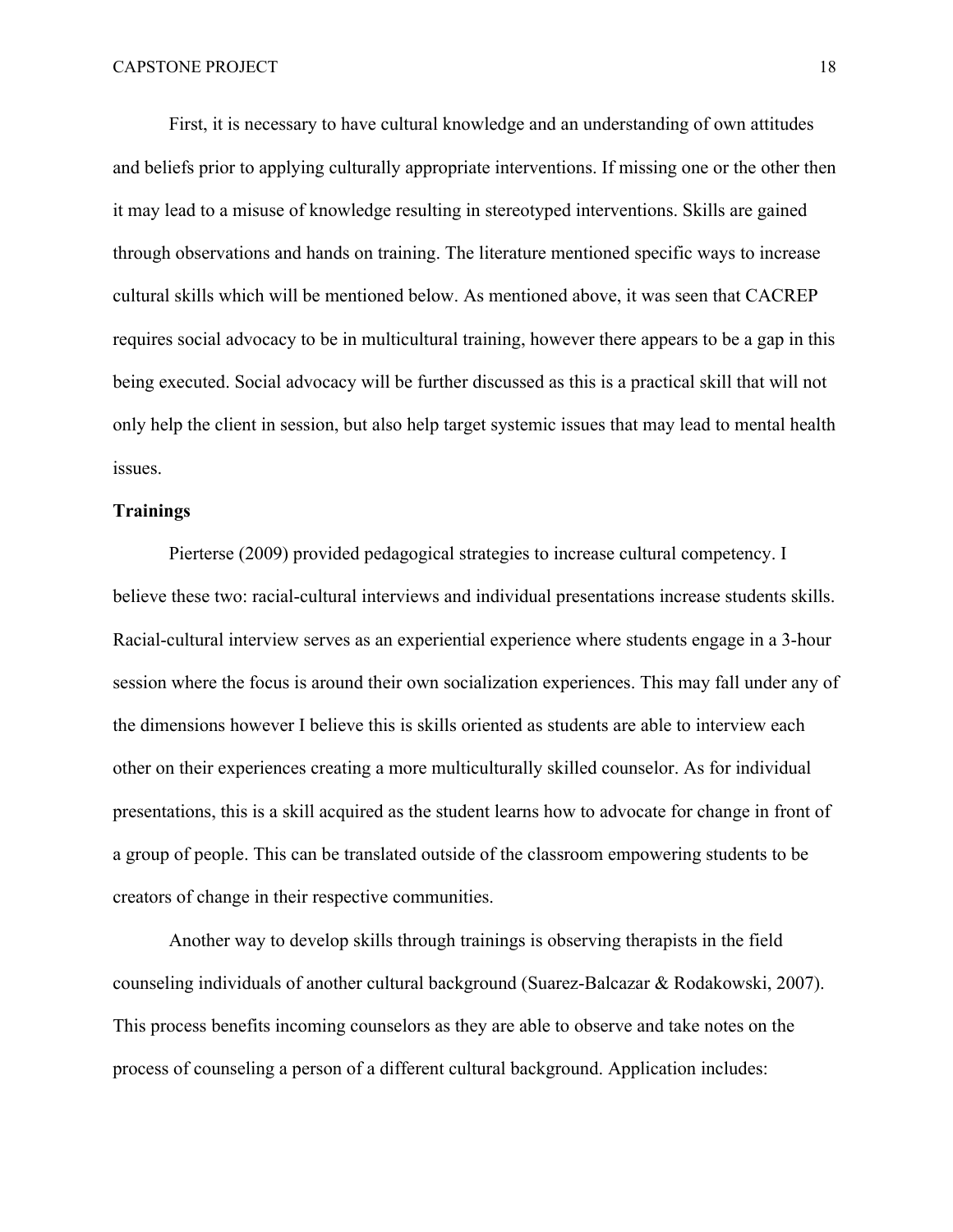encouraging students to create a therapeutic setting that's comfortable for minorities, try out nontraditional methods to counseling, be active in cultural-specific events, use a translator if needed, and promote diversity in the workplace (Suarez-Balcazar, 2007). Information like this is useful, however encouraging or incorporating these types of applications in the curriculum would be more beneficial in positively impacting students as they then have skills to take into their practice.

## **Social Advocacy Skills**

There needs to be more focus on action steps in Counselor Education Programs (Pieterse et al., 2009). Teaching social advocacy skills is a large component when incorporating a feminist, antiracist theoretical framework. Pieterse et al. (2009) found a serious lack of concentration in syllabi on skills, specifically social advocacy. Goodman et al. (2004) state that students should be helped by engaging them in collaborative work in the community servicing underprivileged populations. They reported it is important for counselor educators to involve their students in the community, even in rural communities as oppression is still being experienced and may even be on campus. Luu and Inman (2015) added experiences like service learning projects and community based research projects will further bolster programs ability to create competent social advocates.

## **Conclusion**

It appears that Counselor Education Programs have taken notice to Multicultural teachings and have implemented this into their programs. There has been an increase in gaining self-awareness of counselors in training as well as an increase cultural immersion efforts. These will assist these future counselors in becoming more culturally competent, however we see there is a big need to bolster multicultural training as a whole. Counselor Education Programs would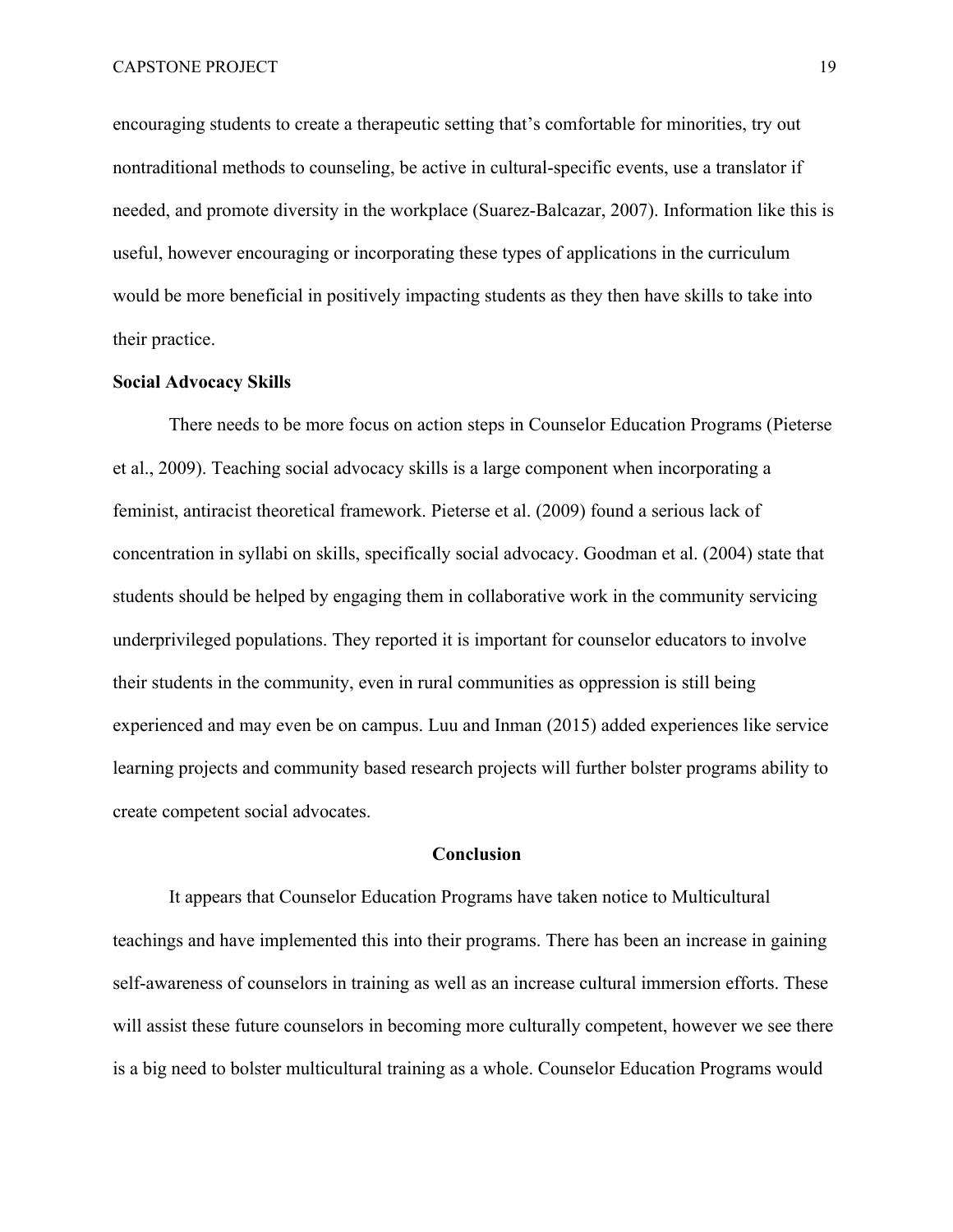benefit from teaching through an antiracist, feminist theoretical framework as this would empower students to not only be knowledgeable of social injustice, but become social advocates in the field. Teaching counselors in training to help break systemic limitations on their clients will reduce stigma in the field for minorities creating a safer and more welcoming environment for all.

#### **Author's Note**

This has been an important topic for me and will continue to be as there appears to be an area of opportunity to strengthen all counselors ability to provide culturally competent services. Counseling is intended to reach all persons from any background, however for many years we have utilized a monocultural worldview, thus not providing individualized treatment. Through gathering this research I found there has been an increase in teaching multiculturalism and programs have changed much of their language to match this. However, the research suggests that there are areas where we are seriously lacking. Changing the language and having the difficult conversations is a great start, however, until we dismantle societal oppression we will continue to fail the needs of our clients. Thus, I believe having an anti-racist, feminist perspective will help us think differently when we think about social issues ultimately becoming community and individual focused.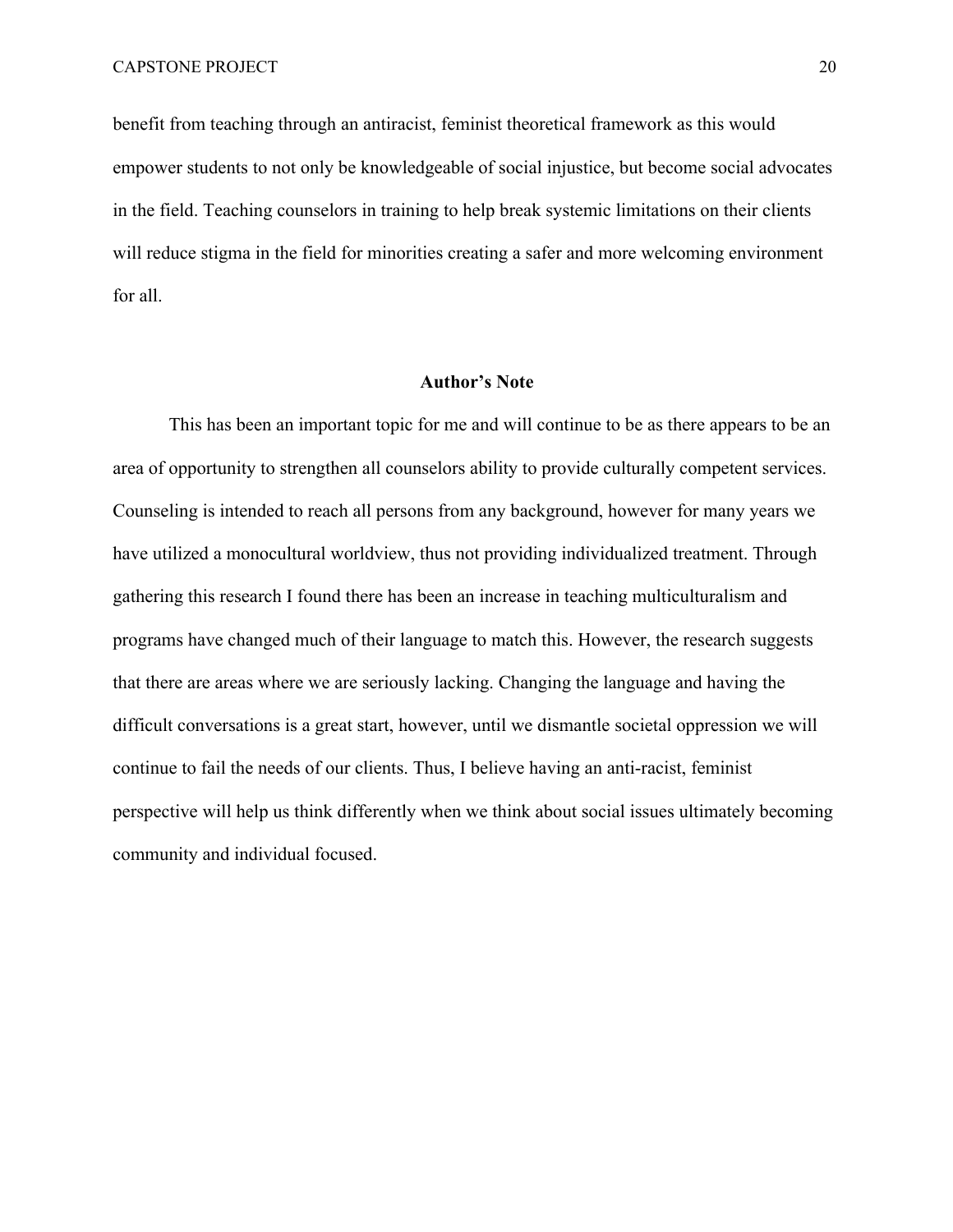#### References

Ahmed, B. (2008). Teaching critical psychology of 'race' issues: Problems in promoting anti-racist practice. *Journal of Community & Applied Social Psychology, 18, 54-67.* 

Allport, G. W. (1954). *The Nature of Prejudice.* Oxford, England: Addison-Wesley

- Barden, S. M. & Cashwell C. S. (2013). Critical factors in cultural immersion: A synthesis of relevant literature. *Int J Adv Counseling 35,* 286-297.
- Barrett, J. G., & Olle, C. D. (2016). Social Justice training in action: A counseling psychologist's role in a police-mental health collaborative serving disadvantaged youth. *Journal for Social Action in Counseling & Psychology*, *8*(2), 13-31.
- Bonnett, A. (2000). *Anti-Racism.* New York, NY: Routledge
- Bussema, E., & Nemec, P. (2006). Training to increase cultural competence. *Psychiatric Rehabilitation Journal, 30(1),* 71-73.
- Calder, C. K., Hunter, E. A., Iarussi, M. M., Brown, A. B., Curry, D. M., & Robinson, S. B. (2018). Knowledge, Awareness, and skills: The missing component in multicultural competency training. *Alabama Counseling Association Journal*, *42*(1).
- Cartwright, A. D., Avent-Harris, J. R., Munsey, R. B., & Lolyd-Hazlett, J. (2018). Interview experiences and diversity concerns of counselor education faculty from underrepresented groups. *Counselor Education & Supervision, 57,*  132-146.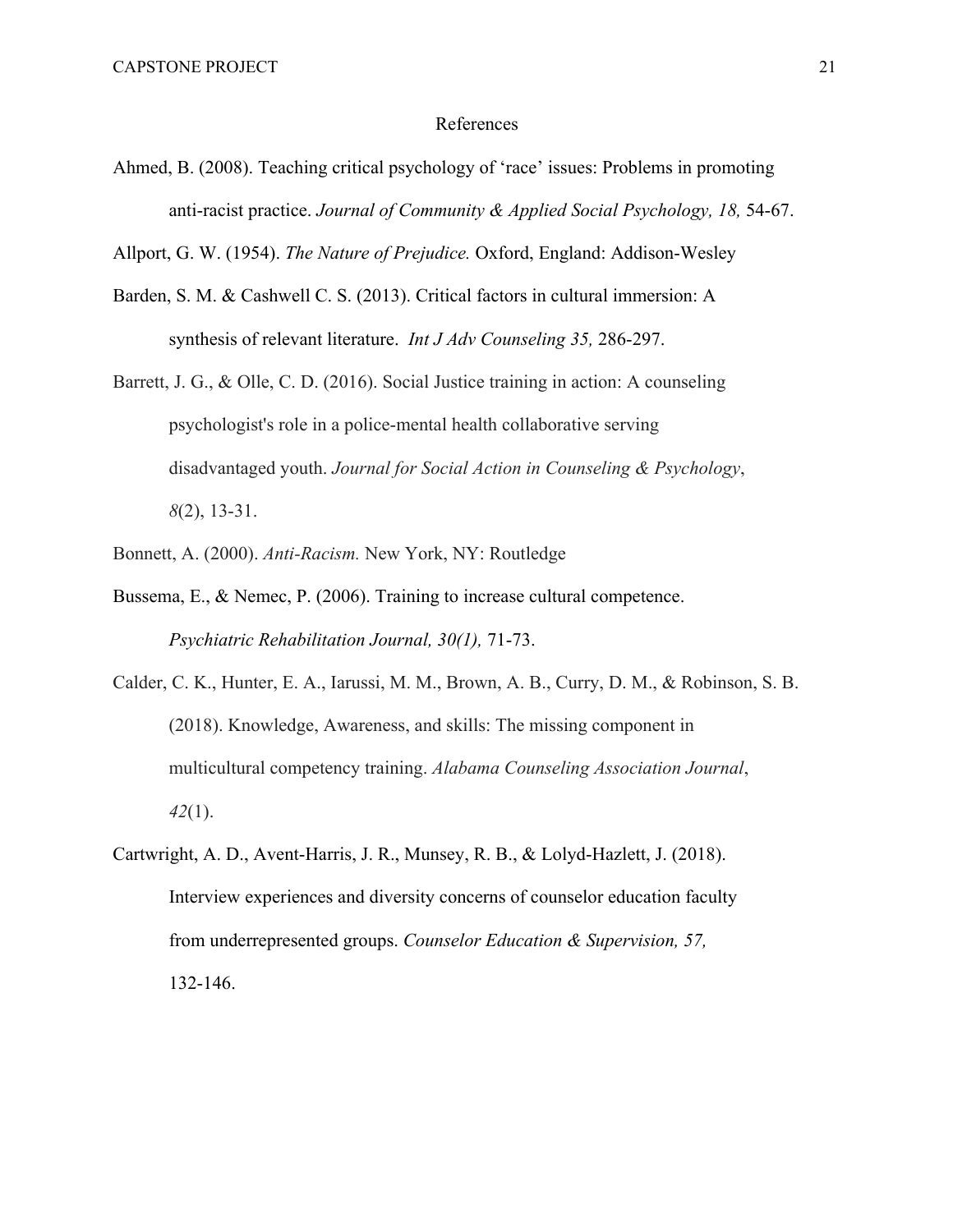- Chan, C. D., Cor, D. N., & Band, M. P. (2018). Privilege and oppression in counselor education: An intersectionality framework. *Journal of Multicultural Counseling and Development, 46,* 58-73.
- Collins, S., Arthur, N., Brown, C., & Kennedy, B. (2015). Student perspectives: graduate education facilitation of multicultural counseling and social justice competency. *Training and Education in Professional Psychology, 9*(2), 153-160.
- Council for Accreditation of Counseling and Related Educational Programs. (2001). *CACREP accreditation manual: 2001 standards.* Alexandria, VA: Author
- Croteau, J. M. (1999). One struggle through individualism toward an antiracist White racial identity. *Journal of Counseling & Development, 77,* 30-32.
- Dinsmore, Julie A, and England, Joan T. (1996) A study of multicultural counseling training at CACREP-accredited counselor education programs. *Counselor Education and Supervision* 36, 1. 58–76.
- Fischer, J. M., & Chambers, E. (2003). Multicultural counseling ethics and assessment competencies: Directions for counselor education programs. *Journal of Applied Rehabilitation Counseling, 34*(2), 17.
- Fleuridas, C., & Krafcik, D. (2019). Beyond four forces: The evolution of psychotherapy. *SAGE Open*, *9*(1), 2158244018824492.
- Goodman, L. A., Liang, B., Helms, J. E., Latta, R. E., Sparks, E., & Weintraub, S. R. (2004). training counseling psychologists as social justice agents: Feminist and multicultural principles in action. *The Counseling Psychologist, 32(6),*  793-837.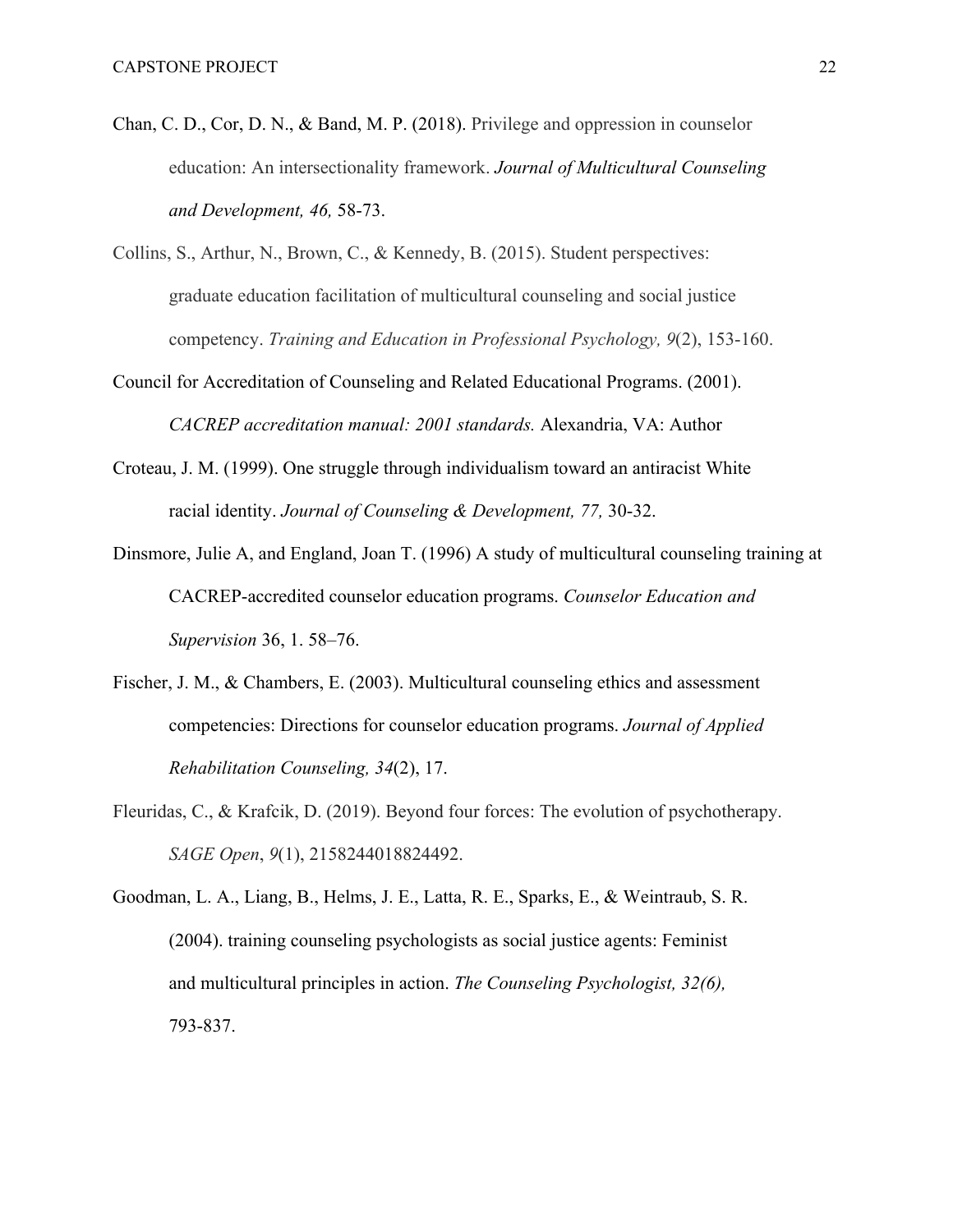- King, K. M., & Borders, L. D. (2019). An experimental investigation of white counselors broaching race and racism. *Journal of Counseling & Development*, *97*(4), 341-351.
- Luu, L. P. & Inman, A. G. (2016). Feminist identity and program characteristics in the development of trainees' social advocacy. *Counselling Psychology Quarterly, 31(1),* 1-24.
- Manson L. (2017). Measuring cultural competence. *Kai Tiaki Nursing, 23(10),* 30.

Olson, E. D. (2013). Why blame me? Interpreting counselor student resistance to racially themed course content as complicity with white racial hegemony. *Individual, Family, and Community Education,* 1-251.

- Pieterse, A. L. (2009). Teaching Antiracism in counselor training: Reflections on a course. *Journal of Multicultural Counseling & Development, 37(3),* 141-152.
- Pieterse, A. L., Evans, S. A., Risner-Butner, A., Collins, N. M., & Mason, L. B. (2009). Multicultural competence and social justice training in counseling psychology and counselor education. *The Counseling Psychologist, 37(1),* 93-115.
- Purnell, L. (2016). Are we really measuring cultural competence? *Nursing Science Quarterly, 29(2),* 124-127.
- Ropers-Huilman, B. (2002). Feminist education. In K. Kinser & J. Forest (Eds.), Encyclopedia of Higher Education (pp. 254-258). Santa Barbara, CA: ABC CLIO.
- Shim, J. M. (2018). Working through resistance to resistance in anti-racist teacher education. *Journal of Philosophy of Education, 52(2),* 262-283.
- Singh, A. A., Hofsess, C. D., Boyer, E. M., Kwong, A., Lau, S. M., McLain, M., & Haggins, K. L. (2010) Social Justice and Counseling Psychology: Listening to the of Doctoral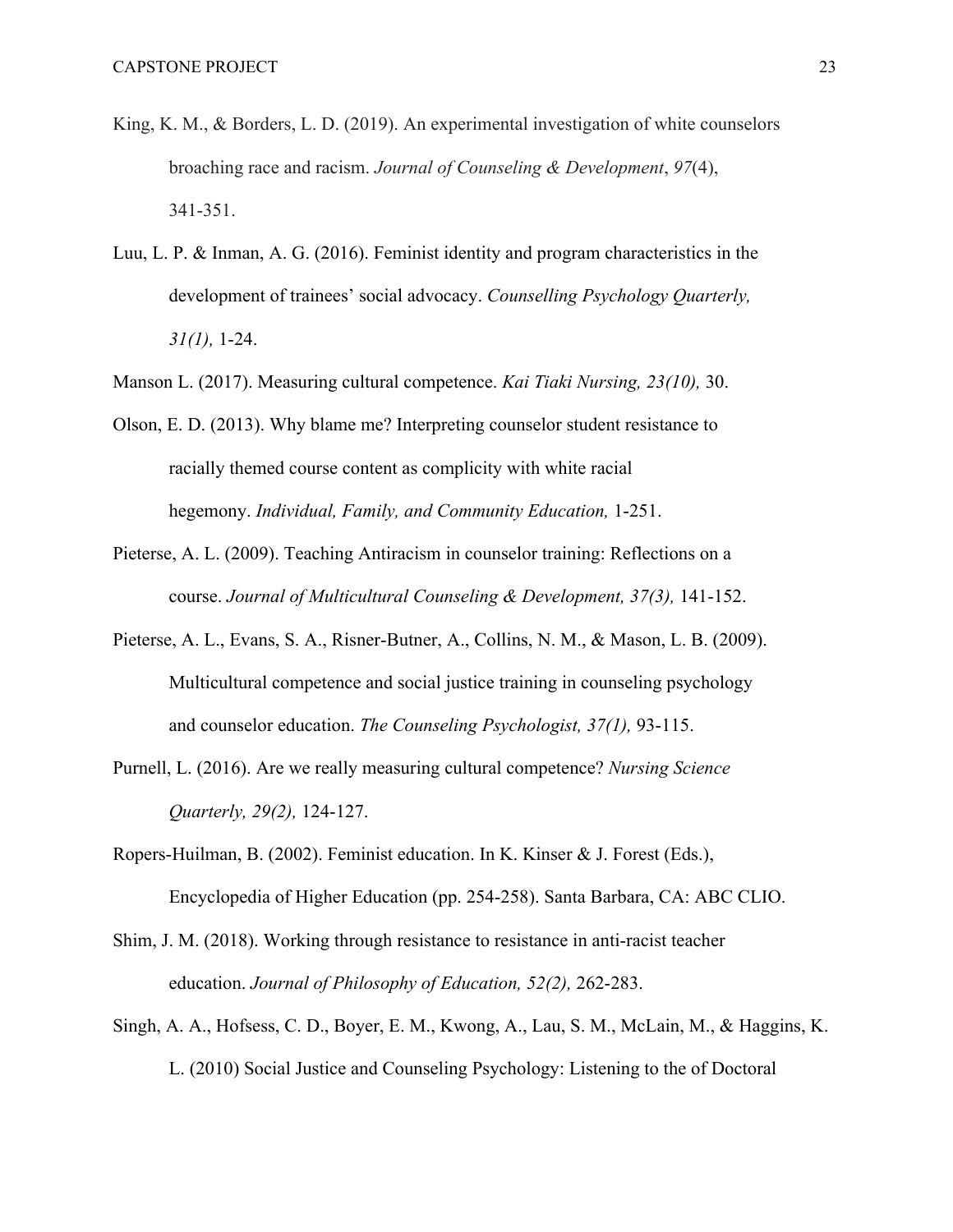Trainees.

*Counseling Psychologist, 38,* 766–795.

- Smith, L., Kashubeck-West, S., Payton, G., & Adams, E. (2017). White professors teaching about racism: Challenges and rewards.
- Smith-Adcock, S., Ropers-Huilman, B., & Choate, L. H. (2004). Feminist teaching in counselor education: Promoting multicultural understanding. *Journal of Multicultural Counseling and Development, 32,* 402-413.
- Suarez-Balcazar, Y., & Rodakowski, J. (2007). Becoming a culturally competent occupational therapy practitioner. OT Practice, pp. 14–17.
- Suarez-Balcazar, Y., Rodawoski, J., Balcazar, F., Taylor-Ritzler, T., Portillo N., Bawrwacz, D., & Willis, C. (2009). Perceived levels of cultural competence among occupational therapists. *American Journal of Occupational Therapy, 63,*  498-505.
- Sue, D. W., Arredondo, P., & McDavis, R. J. (1992). Multicultural counseling competencies and standards: A call to the profession. *Journal of Counseling & Development, 70,* 477-486.
- Yee, T. T., Stevens, C. R., & Schulz, L. L. (2016). Exploring master's students' social justice consciousness through experiential group: An Adlerian approach. *The Journal of Individual Psychology*, *72*(2), 90-103.
- Yoder, J. D., Snell, A. F., & Tobias, A. (2012). Balancing multicultural competence with social justice beliefs and optimal psychological functioning. *The Counseling Psychologist, 40(8),* 1101-1132.

Yu, T. (2012). "What Is It That I Don't Know". *Multicultural Education.* 47-52.